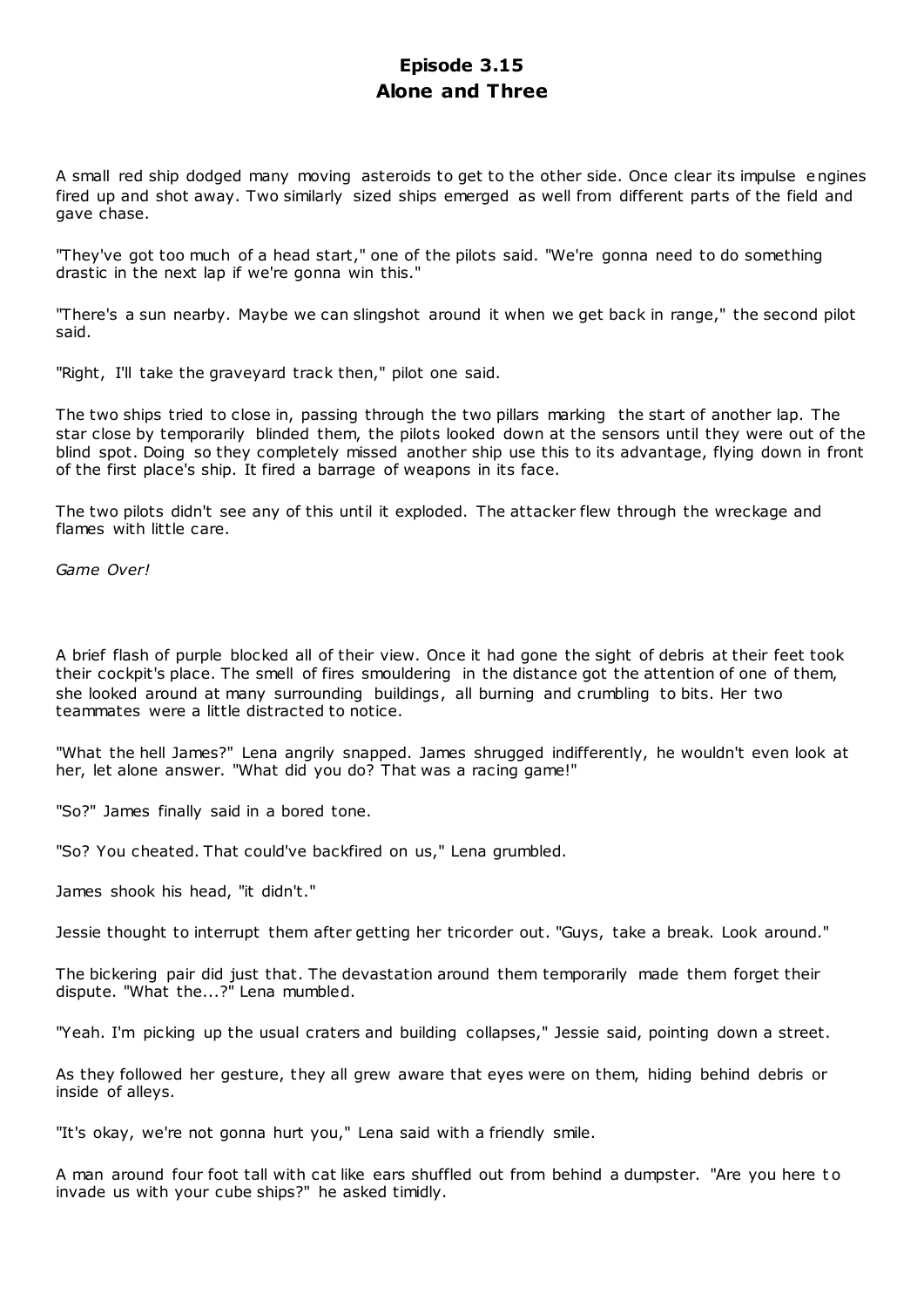"No no," Jessie quickly replied, she discreetly glanced at the tricorder. "We're not responsible for those things. We were picked up by one against our will, and now we don't know where we are."

"So they do kidnap people. Told you," a woman said from an alley. A few people bought it and slowly emerged from their hiding places, the rest remained where they were. The trio noticed that the aliens were all of similar height to the man.

"Another pre-warp planet?" Lena asked in a whisper, even though she knew the answer already. Jessie reluctantly nodded. Lena wasn't surprised, only a little disappointed. She turned to address the aliens. "We've been lost a while, can you tell us where we are?"

"This *was* the city of Terya," another woman replied. "From the looks of you, you're from the uncharted lower continent on the other side of the world. We hear gravity's a lot lighter down there."

"People can live there, woah," someone said from the crowd. "Who are you people?"

"I'm Lena. This is Jessie," Lena said as Jessie slid her tricorder into her sleeve. Lena then gestured back at a disinterested James, apparently staring at one of the many burning buildings. "And this is my brother, James."

"Do we really need to do this everytime?" he muttered still with his back on them.

Jessie shrugged, "it's a few seconds, where's the harm in it?"

Nearby bricks broke free from a nearby building, and tumbled down to the ground. Startled by the sudden noise, James drew out a sword and pointed it in that general direction, yet he had a look of disinterest on his face. If that wasn't unnerving enough for the smaller aliens, the scar coming down from his forehead to the top of his cheekbone coupled with the bloody red left eye would do the trick.

When he realised what the noise was he put it away and acted as if nothing happened. The natives didn't though, it freaked the already wary ones enough to make them run off. The others retreated back to their hiding places.

"James," Jessie said softly as she placed a hand on his arm.

James flinched, breaking his almost bored facade. "Sorry," he said with a tiny touch of shame.

"You've got to work on the everything's a threat, jumpy thing," Lena said.

"No not really. So another pre-warp huh?" James said.

"Not just any. It looks like that wasn't the first Game," Jessie said. "I've already detected two loss spots."

Lena sighed tiredly, "another one. We must be in a busy Game sector. We should check this out before we leave. Maybe one of us can chat to the leader."

"Do what you want. I'm gonna look around," James bluntly said.

He walked away without waiting for a reply, at the same time slipping a pair of shaded glasses over his nose. Jessie and Lena shared a look that wasn't surprised, but a little disappointed. Lena shook it off. "Let's go. Where's the most likely command building?" she asked.

Jessie shrugged and turned to the still remaining people. "Who's in charge around here?"

"You missed a perfect *take me to your leader* moment," Lena smirked.

Jessie pulled a disgusted face, "good. Well?"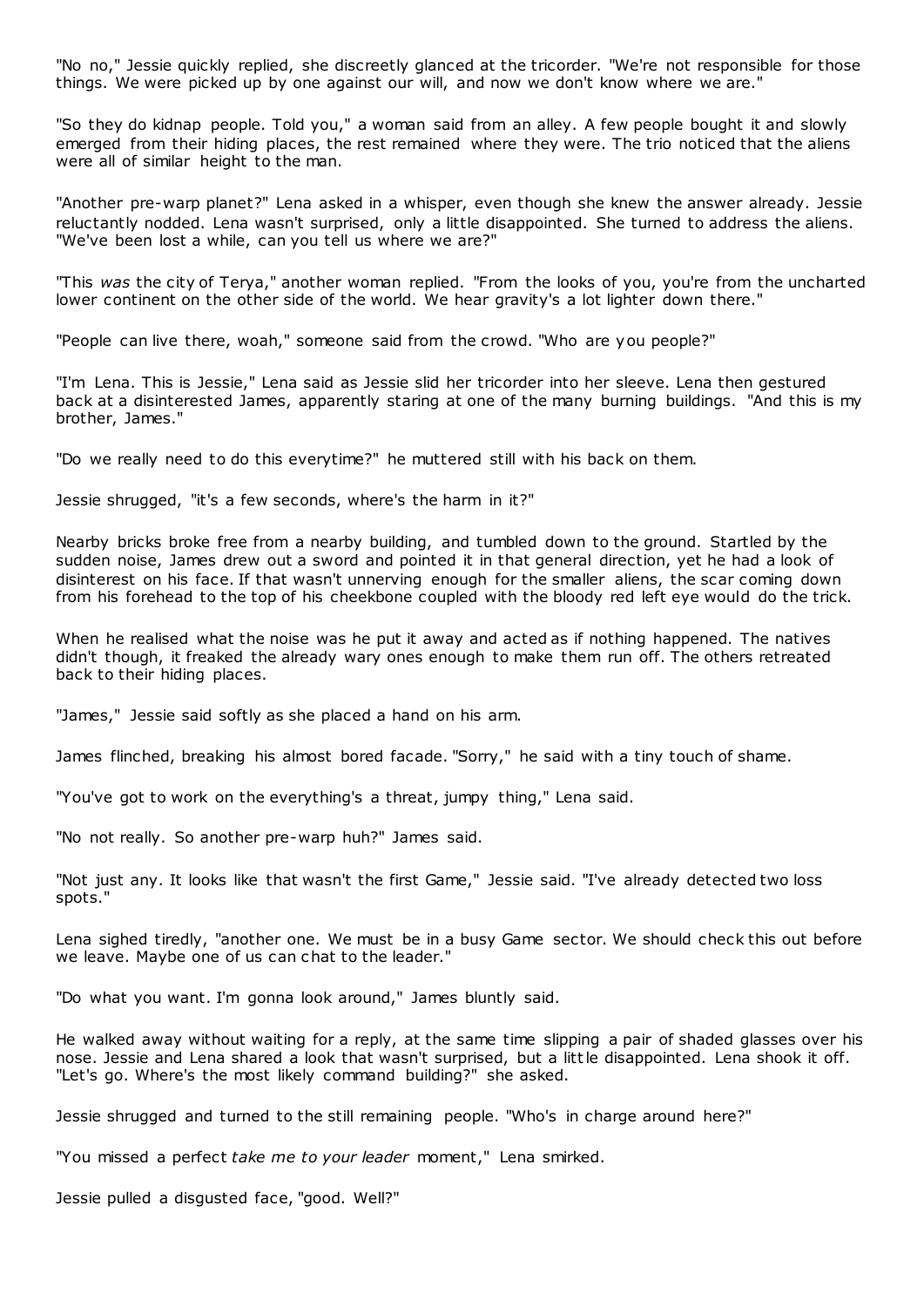"City hall, but I don't think they'll be too welcoming to cube visitors," the first man answered. "I'll show you though, come."

Commotion up ahead changed James' casual stroll down an abandoned street into a run. Eventually he reached the cusp of a hill, the source of the noise came from the bottom. A young man, likely a teenager from the sound of his voice, kept taking swings at a slobbering creature that looked like a preying mantis. Only this one was seven foot tall. It got him to back off temporarily by slamming one of its front legs into the concrete.

"You coward. Face me in your own size!" he shouted at it, clambering backwards to get safely to its feet. Another foot slam stopped him. "You'll pay for this!" He slashed at its leg with a piece of debris, the creature roared at the insult more than the pain. It aimed another strike.

James sighed like all of this was nothing. He unhooked a UZI looking gun from his trouser leg sheath and fired a short energy pulse at the thing's general direction. Further roaring, its attention was diverted to him. The creature then shivered and squeaked in fear, which considering its size and deadly form looked very funny to the boy. "A Slayer? Here," it whimpered. It turned to hurry away.

The boy looked on in amazement as the new giant -to-him stranger threw a sword straight into the thing's back, forcing it to drop where it was. Only it was still alive, groaning in pain and squirming until James got to it and pointed the gun at the thing's forehead.

"No don't, let me go! I was only trying to scare the boy, I mean no harm," it pleaded for mercy.

"Oh sure, I make a habit out of letting Softmicron go on their merry killing way," James said.

"I only wanted to hide, I swe..." the c reature stuttered, but it was shot before it could finish. Its head slumped to the ground, its form reshaped and shrunk down to the tiny, cute little creatures Damien had been ordering around.

The boy only knee high compared to James stood up, hiding his awe with an annoyed, cocky mask. "That thing smashed up my home. It was my kill."

James laughed as he retrieved his sword. "It doesn't work that way, kid. You're welcome." He continued on his way.

"Hmph!" the boy turned his nose up at him, at least until James fully had his back on him. Then he was back to awe.

Jessie and Lena felt even more alien than they did before, sitting with a dozen of the shorter aliens in a waiting room. All of them staring fearfully at them. After two more people separately walked into the only office, Lena grew more and more sick of waiting and got up to follow the third.

"What..." Jessie barely had time to protest as she looked on helplessly.

"Excuse me, you can't..." the alien protested once they noticed someone following them.

A man inside the office held up a hand. "Jichel, if this is about your usual, come back at thirteen."

The alien Lena followed in turned around and looked up. His eyes widened at the woman twice his size. "Fine," he trembled and hurried back into the waiting room. Jessie took that as a cue to get up as well to join her.

"You're the rumoured aliens I've been hearing about, welcome," the man in the office said politely. "I'm Mayor Thorget."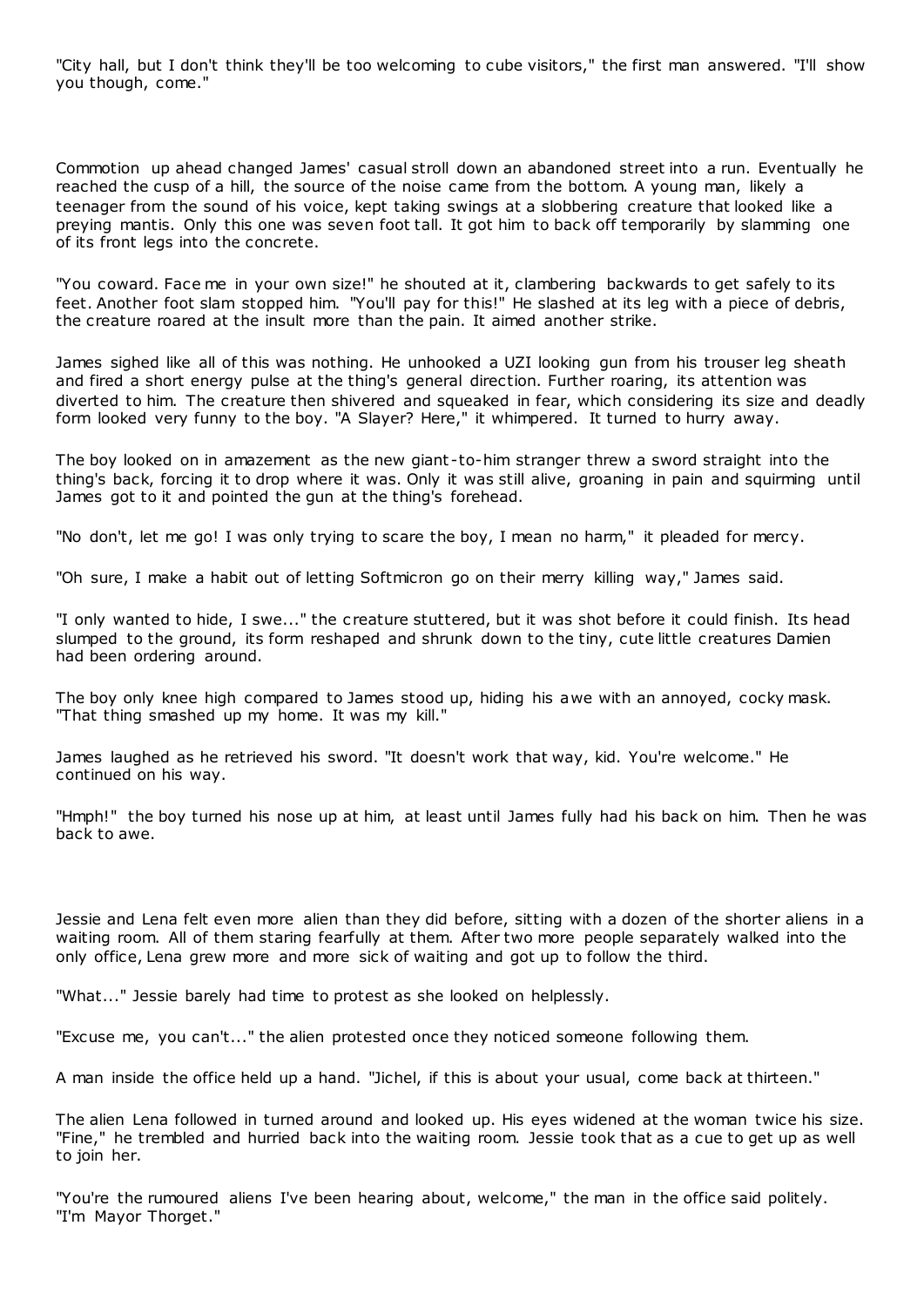Lena and Jessie looked on worried. "Uh, aliens?" Jessie voiced it first.

"I hope that isn't offensive. We've never met anyone from the south continent, until today they were only a myth," Mayor Thorget said apologetically.

Lena thought it would be best to change the subject. "How many of these cubes have you had?"

"Three, four if you count yours," Thorget answered. "Tell me, how did you come from one and why didn't it destroy the landing area like the last two?"

"Has no one ever survived one of these things?" Lena asked.

"Not until today. My police force are having difficulty rounding up today's survivors for testimonies. The media will likely get to them first," Thorget replied. "Now, answer mine."

Lena hesitated again, she looked to Jessie for help. "Well..."

Jessie noticed it and stepped up, "these cubes don't kill its captors immediately. First they make them play a game. If you win, you live."

The mayor's cheeks lost all colour, "who would make something so barbaric? We have lived in peace with the Light Continent for as long as we've been aware of their land. Why would you..."

"We're not responsible for the cubes," Lena blurted out to avoid him calling for guards.

The suspicion though didn't go away, "then who are?"

Jessie cringed, Lena looked away awkwardly. "Please, we're as much of a victim as you. These things took us away from our family and friends. We have no choice but to use them as a means of transport, but we've had no luck. I've lost track of how long we've been lost," Jessie said.

The mayor looked sympathetic, the tension the two women were feeling eased. "My apologies. I've lost many people to these cubes."

"It's fine. It's understandable," Lena said. "Maybe we can help."

"Oh?" the mayor said hopefully.

Jessie winced once more. "We know how these cubes basically work. We can tell you, you could train volunteers to win. It's not a guarantee though, otherwise we wouldn't be here."

Lena nodded, the memory of the big loss still lingered, it annoyed her. "Yeah, you never know what Game you're gonna get. You should be aware of the risks before you send anyone in. For the time being all I recommend is evacuating from any landing spots."

"We do try. There isn't much time though," Thorget said wistfully. "I would appreciate any information you have on these games. My people will need to be informed."

"Okay. First..." Lena began to explain. It took her a while since a few details had to be avoided, all of which involving aliens and ships, to the pre-warp leader. She knew he was struggling to understand the stuff she could tell him. In the end she described some of the types of games they've had to play in the past.

"Wait, so when it's over they go back into this tiny ball?" Thorget said in disbelief.

"Yeah," Jessie replied. "But I wouldn't feel too bad for them, the ones t hat were real designed the whole thing anyway."

Thorget nodded slowly. He looked confused, if slightly curious all of a sudden. "The people who make these cubes. You know of them?"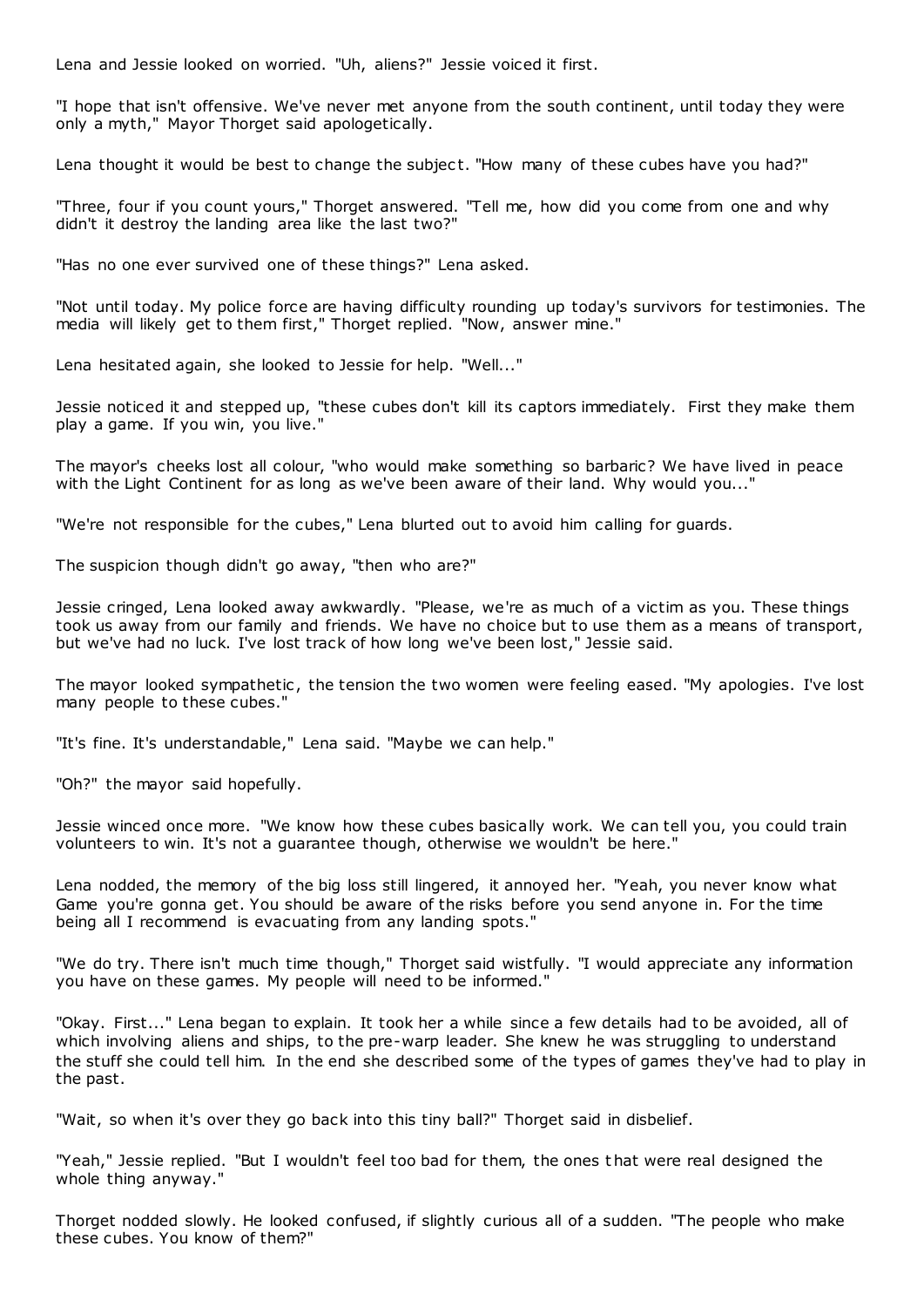"Very little actually. Sorry," Lena sighed. "I wouldn't worry though, they can't get through lost games, and we were the only people in that one."

"Actually. The first game appeared in the mountains. No damage, no missing people, remote location, only a couple of witnesses saw it from a nearby lodge," Thorget said.

The news rendered Lena mostly speechless for now, "huh? Why would a Game land in the middle of nowhere?"

"They're really changing their tune lately. I wonder if it was carrying any visitors," Jessie said.

"One at least, but I wouldn't worry about it," James said as he walked into the office.

"I'm afraid our biggest problem are the cubes themselves. We couldn't convince you to stay and deal with them, can we?" Thorget asked.

Jessie looked down at her feet guiltily, "we can't. We've already been gone too long. We need to find our people."

"But we do need to go into the next one to continue travelling. We could show you how they work, some hints and stuff," Lena suggested.

"Oh great," James groaned, prompting a glare from his sister. "This is going to end in tears, just like the zero seconds to win time trial with the balloons and birds."

"That game was rigged. And why are you complaining, your contribution was punching out the other racer," Jessie reminded him with a playful smile.

"It's a little harder to shoot attacking birds when you're depth perception impaired, especially when their draw distance is two centimetres," Lena ended up giggling.

James still kept a straight face, although his not scarred eyebrow twitched from the need to rise. "I prefer punching anyway."

"We know," both women said in unison. Lena shook her head and turned her attention back to Thorget, "as long as you don't look to him as an example, you should be able to repel most games."

"Most means all but Mortal Kombat rip offs," James mumbled. Lena elbowed and shushed him.

Thorget either didn't notice or brushed that off. "I'm grateful. I'll get the word out right away. I should warn you, most people run from these cubes. It'll be hard to find a few brave souls willing to give this a go."

"Die vile fiend!" a man dressed in a wizard's outfit screeched. His opponent; a blowfish looking thing with three eyes and a mouth that could swallow the Delta Flyer. It floated out of the dreary swamp ahead. The odds weren't in the man's favour anyway, but his weapon of choice was a measly bird's feather, reducing it further.

A chubby man ran past behind him, screaming in a butch deep voice while waving his arms around. He eventually hid behind a woman busy scribbling in a notebook, occasionally looking up to watch everything.

"This can get worse," Lena said pathetically.

Jessie gave her a sympathetic glance, "jinxing never works like that."

"When Thorget said brave, he meant nuts right?" Lena wondered.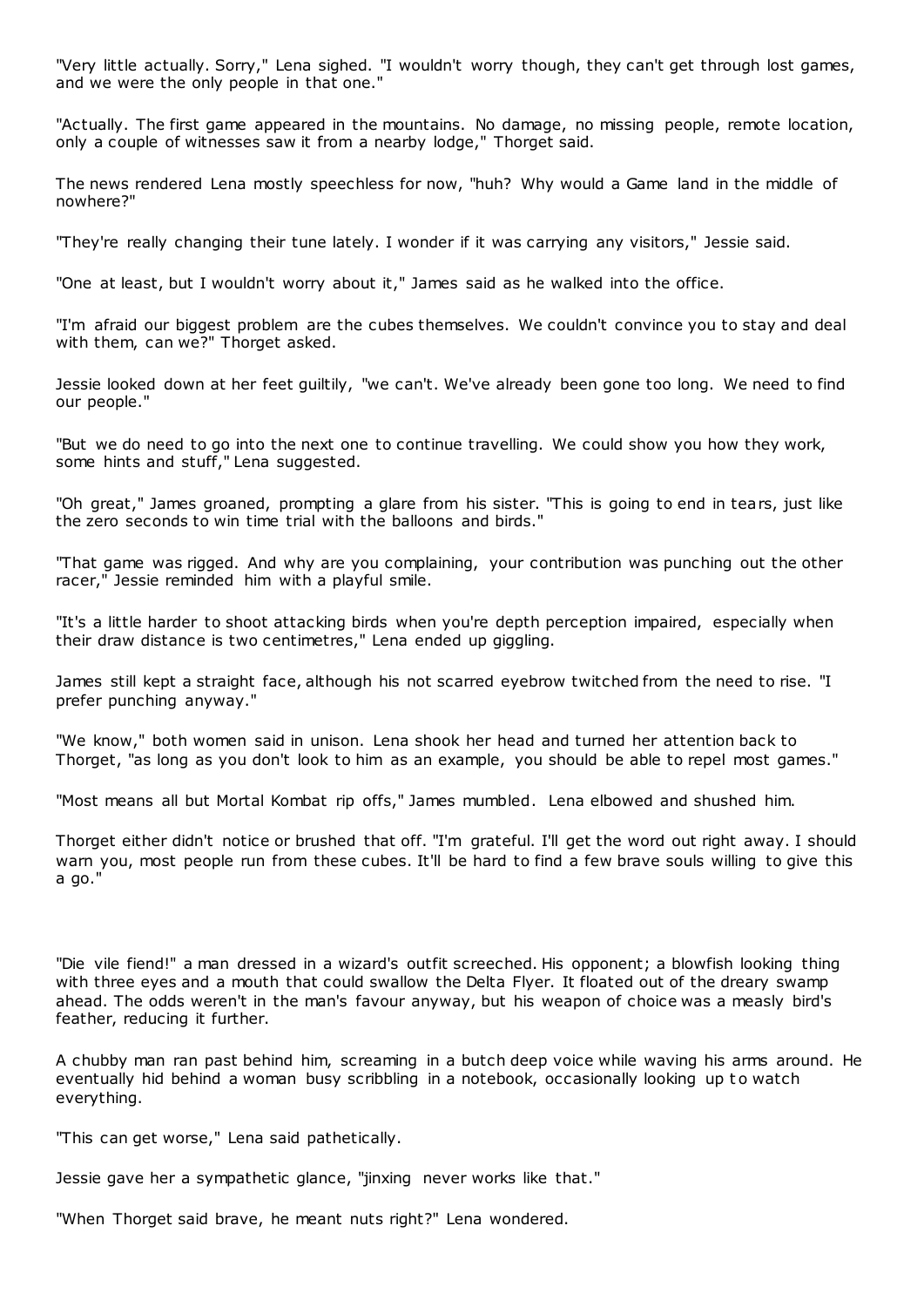James meanwhile looked on at the scene, his lack of patience already long gone. "They're never going to learn if they're dead. Can I..." He was cut off by the sound of little footsteps rapidly approaching from the marshes. All three were on their guard.

"Hey, large guy!" a teen boy's voice shouted from it.

"Who?" James asked legitimately. A tiny figure leapt out of the grass twice the alien's height to tackle him. Only he ended up bouncing off his leg and landing on the muddy ground with a thud. James looked down, groaning as he instantly recognised the boy as the one he rescued earlier. "Oh you, what are you doing here?"

"I figured, since I'm good at games so..." the boy answered as he sat up. He grimaced in pain, it took what little of his breath away. "You'd need me, and it'd be fun."

James scoffed, "Cubes aren't fun. Stay well away next time."

Jessie flinched, the words and even his tone reminded her of his scolding of Duncan not long ago. If he noticed it, he was hiding it very well. Still she thought to change the subject. "What do we do about Nemo here?" she said, gesturing at the fish. The siblings looked, only then noticing the fish had a hold of the wizard in its mouth. It wasn't too bad though, it only looked like a dog with a squeaky chew toy, shaking him around as he squealed. It was fortunate the fish didn't have any teeth they could see.

"I'll..." Lena said awkwardly while drawing her game character's weapon. It was only a wand to her disgust. Still she took it and hurried off to the side out of sight of the creature.

"While she's doing whatever, we need a way across the swamp. Neither of us are swimming," Jessie said.

The kid instantly perked up, "oh, maybe we could tame it. That'd be so cool."

A loud thud and splash distracted them once more. Everyone looked to find Lena already sitting on the fish's back, the wand hovering over its head, its eyes rolled to one side as it lay in the filthy swamp. "Uh er nope, too dumb," Lena said nervously as strange fanfare music blared out from nowhere. Text saying Level Up displayed over her head.

Since she was covered in sludge the aliens were more than happy with the no swimming plan. All that was left was to walk around the shore, single file so the Humans who could see over the grass wouldn't lose sight of anyone. Lena lead the way, grumbling as she tried to pick off the grime from her clothes. Jessie hung about in the middle of the pack, and James followed behind everyone. Their destination; a towering castle in the hills.

They weren't on the *road* for long when the teenaged boy heard a rustling sound flying above him, so he looked up. His face lit up, "oooh look a birdy," he grinned gormlessly as an eagle sized bird scooped him up and flew up into the sky.

It happened so fast the two witnesses barely had time to blink. "Well shi..." James muttered.

"What?" Jessie asked, having missed the whole thing, as she looked behind her.

"The kid's gone. I'd better go find him. I'll meet you there," James replied. He wandered off in the same direction he saw the eagle go.

"Uh sure," Jessie said uneasily. She stopped to allow the two left behind her to get by. One did, but the woman walked straight into her with her head and pen still buried in her writing. "Hey, can you st op doing that?"

"Can you stop..." the woman mumbled, hastily scribbling something down. "Doing that."

Jessie groaned impatiently. "God, with this lot the city is doomed."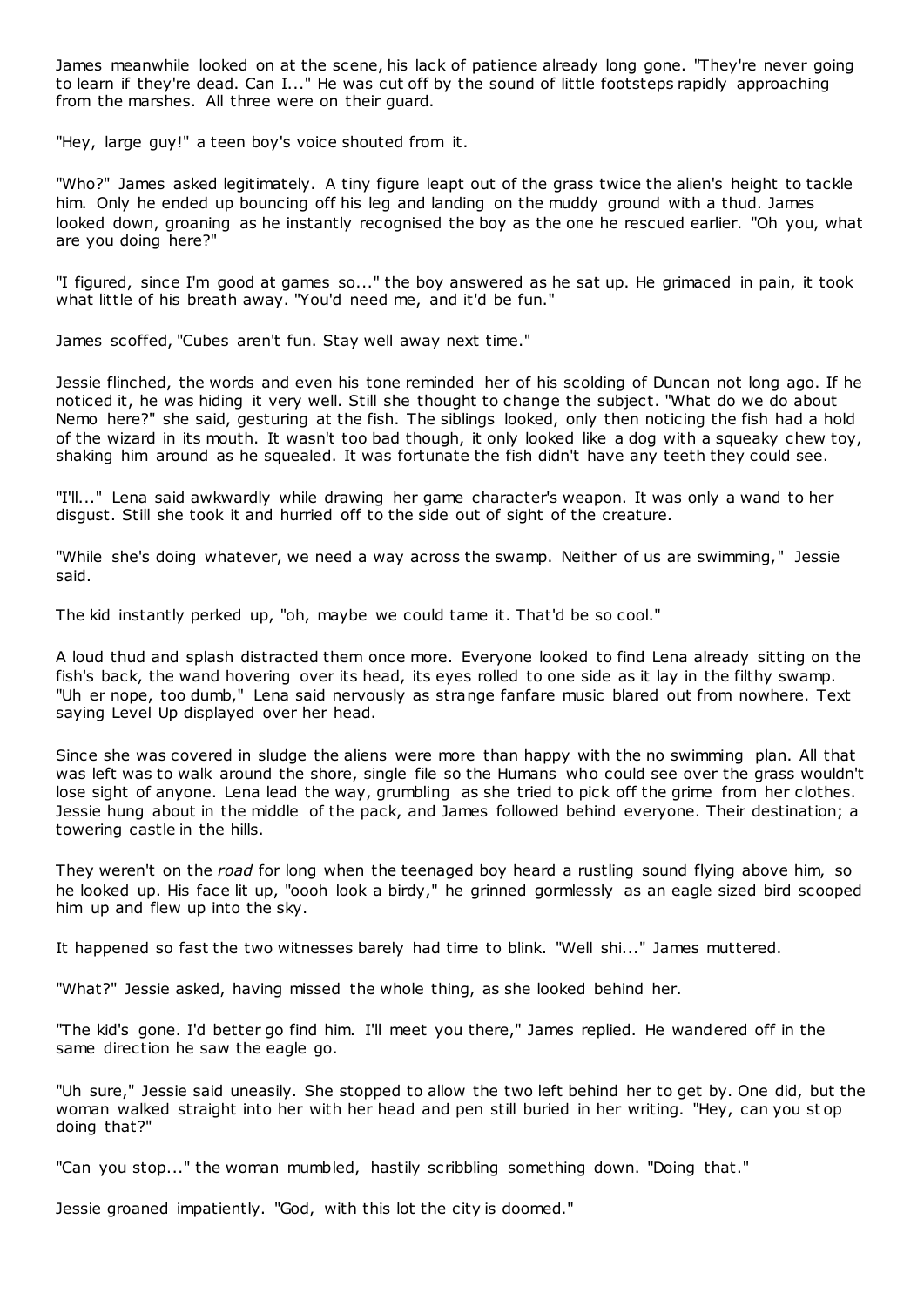"Tell me about it," Lena said, gesturing to the final member of the original team behind her. Clearly she was going too slow for the man, since he was running side to side and jumping on the spot. Even his talking was sped up to a ridiculous speed. "He makes mum look normal."

"Come on we should hurry the game is super interesting look at the sky it's cool the monster was scary Lena is badass I like the air here so clean I need to pee I'll be right back," he said with no pause whatsoever until he disappeared into the grass again for a second. "Better."

Jessie shuddered. "James and the kid left us to put up with them, I knew it."

The kid hung over a metal grate, ready to break any second and drop him into a deep bright pit. "Help!" he screamed more than enough times. The grate lifted up high, bringing the kid eye level with an unimpressed James. Since he had been logged into a medieval type RPG game, his injuries could no longer be hidden behind glasses.

It clearly didn't bother the kid though. "Woah, that was so cool!" the kid said, gawking at him.

James tried to avoid rolling his eyes since it still hurt to do it, but this time he really couldn't stop it. "You're easily impressed," he said as he lowered the kid down to safe ground. "And annoying."

"But you saved me anyway. That is so awesome, you're like this super..." the kid rambled on, his eyes getting all starry. James quickly shushed him and the boy froze. "What, is something coming? Is it another shape changing monster? Can I help you kill it, can I, can I? I told you he destroyed my house right. Said he was hiding in it, but he dropped the cube and ran off. I showed him!"

"Um," James said, staring at him blankly. "The *monster* was hiding and then it ran away from the Game? That's... that's weird."

The aliens looked up at the castle towering over them. Their only way into it blocked by a closed drawbridge.

"It bugs me, okay," Lena said impatiently.

Jessie shrugged, "I see that. So one Game missed the city and no one got hurt. Isn't that a good..."

"Missed the city? I don't remember seeing a mountain anywhere," Lena protested. "One 'Micron picking a fight with a kid hardly screams invasion. Something's off about the whole thing."

"Um, how are we going to get over this?" the butch voice man asked.

"I know," the wizard gleefully said, producing the feather from out of nowhere.

Jessie and Lena shared a look of mental exhaustion. Lena then changed hers to a more innocent expression, eyebrows both up, lips pursued slightly. Jessie knew what that look was, she intended to ignore it as she usually did.

"I know watch this I'll jump and lower it wait here," the fast guy said. Next thing everyone knew he was hanging off the edge of the drawbridge by his fingertips, feet kicking so fast they blurred. "Oops I missed it a little how far is it can I drop to the ground I'll try again."

The wizard flapped the feather while staring at it expectantly. The woman continued to scribble, laughing to herself.

Jessie sighed in defeat, "fine, go ahead."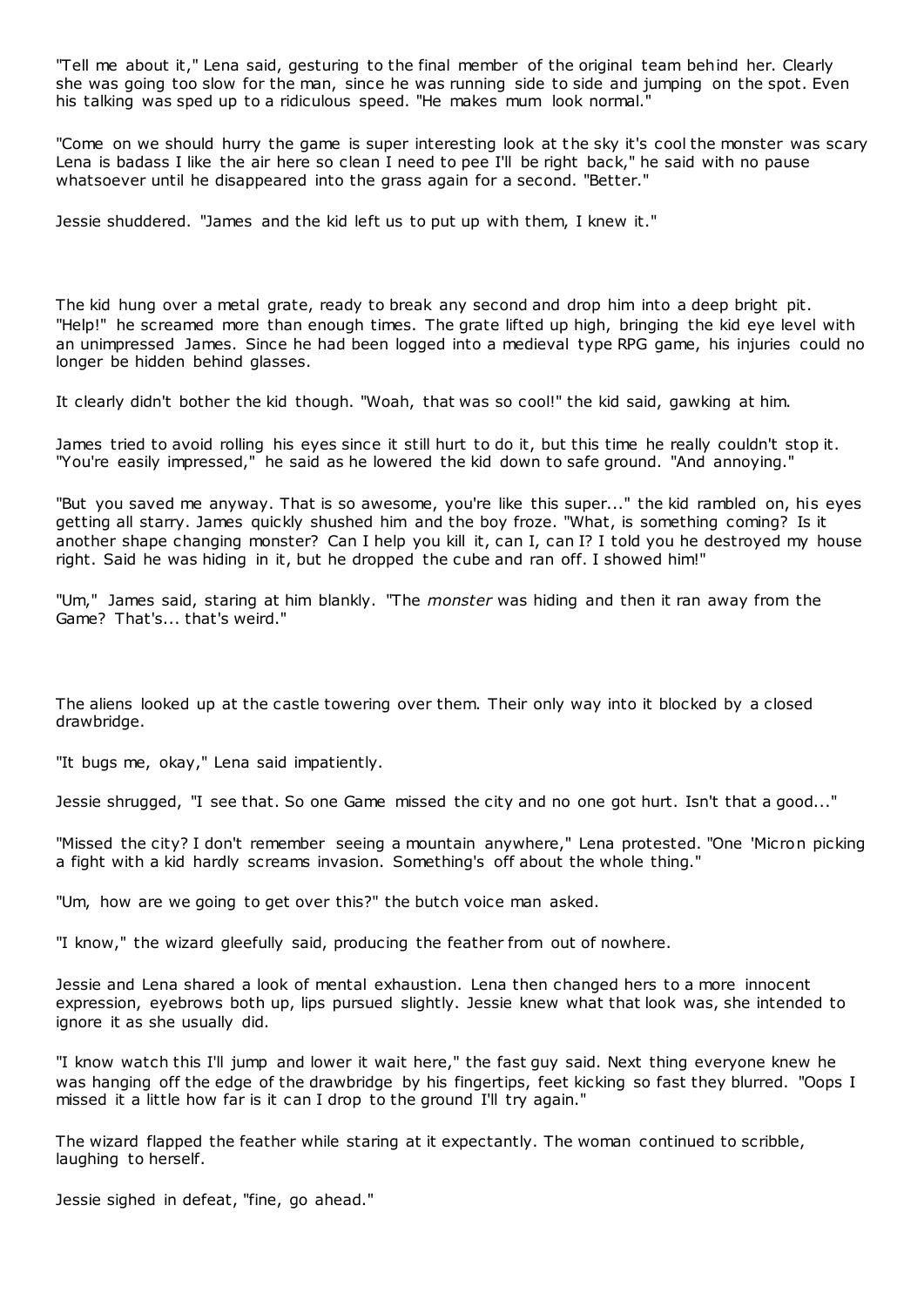Lena's innocent look vanished, instantly replaced by a smile and mischievous glint in her eye. "Two minutes." She then jumped on top of the bridge, narrowly missing the fast man's fingers, and climbed over the wall.

The strange fanfare music rang out, startling all of the aliens into dropping everything. For the fast man that was himself, he fell into the stream below.

"That was fast," Jessie commented. Then she noticed the butch sounding man posing stupidly with the text and numbers displayed above his head. "Oh, it wasn't her. Wait, how...?"

"I stepped forward a bit and this monster appeared," he replied, pointing at a dazed bunny like creature on the ground. Jessie shrieked and side stepped away a few times.

"Eeek she exclaimed. It's just a cute little hisha, I said," the woman giggled while writing.

"All right I learned a new spell," the butch man said proudly.

Jessie didn't really care to know but she asked anyway, "what?"

"Leviathan's Gaze!" he proudly belted out as the fast man climbed back up to shore in front of him. Light overwhelmed him for a second, freezing him the entire time with blurry text hovering over his head.

"Hey, what was that?" he asked, then gasped. "Oh my, I'm normal again. What a relief, after this I'm going to get my wife back and..." The text Effect Expired flashed over him. "Start over get a new job maybe get a pet... aaaw!"

Jessie looked confused, "wait, why would him being super fast at everything make him lose his wif..." The group looked at her at the same time she got it, she blushed and laughed it off. "Oh right."

The kid swiped at his opponent with a sword over and over. "Yeah take that, and this! I'll kick your ass." He briefly looked back, "James, how am I doin'?"

James elbowed a weird bear looking creature with wings, knocking it back slightly so he could finish the living gargoyle creature in front of him with a neck snap turned decapitation. That done he stabbed the other one behind him. Both creatures joined the sea of dead weird looking creatures around him as he turned around to check on the kid.

He was more than relieved to see he was still where he left him; swatting a statue of a soldier holding a sword with his own. Occasionally stopping to catch his breath.

"Yeah, you're doing fine. Keep it up," James said right before ducking an attack from another gargoyle flying toward him. It swung around to gun for him again in overdramatic slow motion. "Yeah, I'm not doing that," he said. He waited for it to get to him and swung his sword once more. Another head joined the pile.

"Die scum, you're no match for Enzup the Gargoyle Slayer!" the kid grunted in between sword swipes. He looked over his shoulder to make sure James was watching.

Unfortunately he was since there was nothing left to kill. James looked around awkwardly for something, anything else he could hit.

The woman gasped in absolute horror as her notebook burned in one of many torches shaped like bowls that lit up the room. A tall man in full armour laughed mockingly at her. The others gasped as well at her reaction. All except Jessie who had given up by this point and had rested against the wall to fix the hairstyle the Game had given her.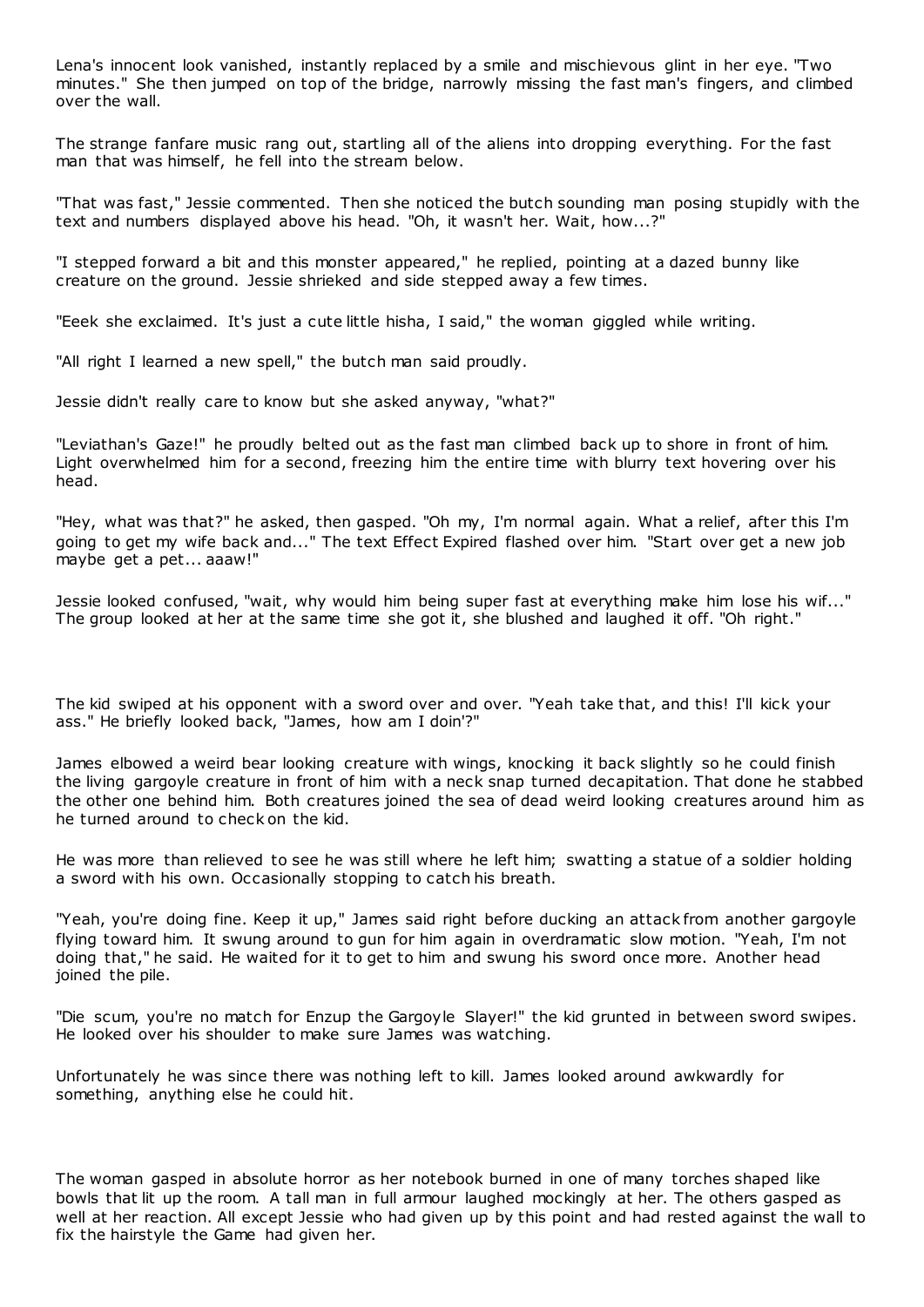"Oh my god, maybe this is it. You pissed her off, she'll take this final boss for sure," the wizard said.

"You... destroyed... my... story," the woman snarled in between angry gasps for breath, eyes burned. The others waited for her to do something. Only instead she dropped to her knees to sob.

"Never mind. I'll use my magic," the butch guy said. The fast guy looked on hopefully. He ran in front of him when he uttered the words, "Swallow's Haste. Oh what the hell Turbo!" he shouted at him, not that anyone could see the fast guy as he was now a blur around the room. The armoured man tried to watch him but it ended up making him dizzy.

The wizard shook his head, "looks like it's up to me." He ran up to the armoured man and attacked with the feather. At least it helped this time. His dizziness made him confused as to what he was being attacked with, he tried to deflect it with a shield.

Lena used the distraction to drop down behind him.

The kid apparently called Enzup burst into the room and posed dramatically, "you can't handle the tooth... er I mean truth. Damn it! I'll do that again." He stomped off back the way he came, leaving James behind with his very little will to live.

"What's he talking about?" Jessie groaned. Then she noticed the woman lugging the bowl of fire, still producing black smoke from her notebook, up to the man. "Uh, Lena!"

James noticed as well. "Get down!"

"What?" Lena said. The smoke smell clued her in, "hey!" she dove out of the way.

The bowl hurtled toward the armoured man, quickly engulfing him in flames. He ran around the room screaming.

Just then the kid burst back in with the same stupid pose, "it's time to t ake out the coffee in the nebula."

James tapped him on the shoulder to get his attention, the boy looked up as he pointed to the statue at the edge of the room holding a golden vase. He hurried over to pry it from its hands.

Lena and Jessie looked on bemused, but mostly a little shocked.

"They did it? Maybe we can go after all," Jessie said, bringing out her tricorder from a pocket.

"I don't think we needed to stay anyway," Lena commented as she walked over to join her.

James headed over as well, glancing briefly at the kid to make sure he could actually move the vase before he left him to it. Enzup shimmied it mostly all the way out, stalling when he noticed what was happening. "Hey James, where ya going?"

"We can't stay here. This Game might be the one that gets us back," James replied.

The boy's face flooded with disappointment, bringing his head down.

"Hey," James said with a smile. Jessie and Lena were more shocked at that than the aliens helping to win the Game. Enzup meanwhile looked back up hopefully. "You got this."

"Yeah," Enzup smiled back confidently, then down at the vase he grasped firmly. He waited for James to reach Lena and Jessie to pull it away completely.

Jessie tapped at the tricorder, creating a little bubble around the three of them. Sec onds later the Game announced it was over.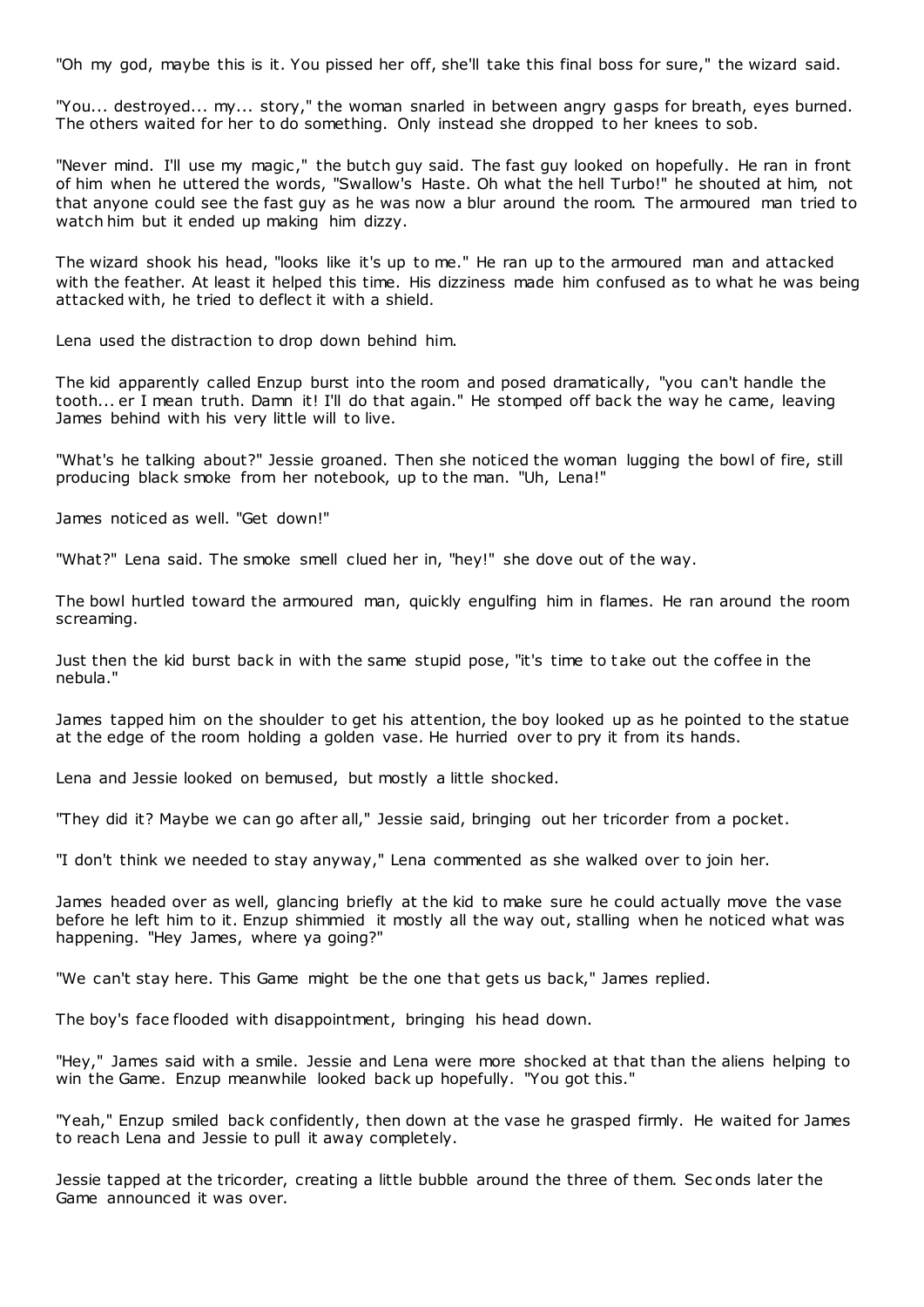In the alien's perspective the trio disappeared with the scenery as they returned to their city. Enzup looked sadly onto the ground, "aaaw, now who am I gonna project my hero worship issues onto?" It looked like he was about to cry until the fast guy, having lost the Haste spell effects with the Game Cube, looked like he dropped out of warp in front of him. "Oh my god so coooooooool!"

Meanwhile Lena, James and Jessie appeared back in their normal gear in a bizarre red and blue tunnel. They checked their surroundings before walking down it.

"Wow, that was hard work," James groaned.

Jessie giggled as she wrapped her arm around his, "what, you don't like people admiring how wonderful you are?"

"Don't," James almost gagged.

Lena shook her head, struggling not to smirk herself. "It's time to take out the coffee in the nebula?"

"He wanted *badass* catchphrases. The best I've ever come up with is *mind my fist,*" James explained reluctantly.

"Funny, I've never heard that one," Lena teased him.

Jessie laughed quietly to herself, her attention fell to the tricorder in her other hand. "I'm not picking up much of anything around here. Some lifesigns hanging around a few hundred feet back that way," she said, gesturing her head back a bit. A grumble escaped her, "and they're moving toward us."

"What else is new?" James sighed.

Lena nodded, the light mood already faded away. "Then we keep moving. Nearest Game?"

"This way, we'd better hurry," Jessie answered, pointing straight ahead. For a while it looked to be a singular path until they were right on top of a split in the road. Their choice was keep going straight ahead or go left, almost back on themselves. Jessie lead them down the left path.

The further down they went, the wider the corridor got. Lena and James' pace slowed, put off by it. Jessie hadn't noticed with her attention only on the tricorder.

"Jess," he warned her.

The tricorder seemed to do it too. "Ohno. The Game's being programmed in what looks like a busy sector. I don't see any lifesigns but the space is huge, probably been many Games there before," Jessie said.

They kept going, knowing well they couldn't go back the way they came. Lena looked around rapidly for another path. She grew annoyed when James increased his speed to pull ahead of them. "What are you doing?"

"You don't see it? The blue's fading," James replied, gesturing to the walls around them. Sure enough he was right, the tunnel they were in appeared to be getting more red the further they walked.

"That doesn't mean..." Lena said little too late, he turned a corner. She and Jessie hurried to catch up with him and do the same. They were greeted by a huge open space, all of its edges churning a vibrant red. "... It's the planet. It didn't look like this when we were taken away."

James' shoulders slouched, Jessie watched him carefully, noting his fists clenching and unclenching over and over again. "Lena, he wouldn't have noticed that," she whispered as a warning.

"I know. He was badly injured, I haven't forgotten," Lena said despondently. "The red's gotta mean something. We should go in anyway, maybe we'll find out."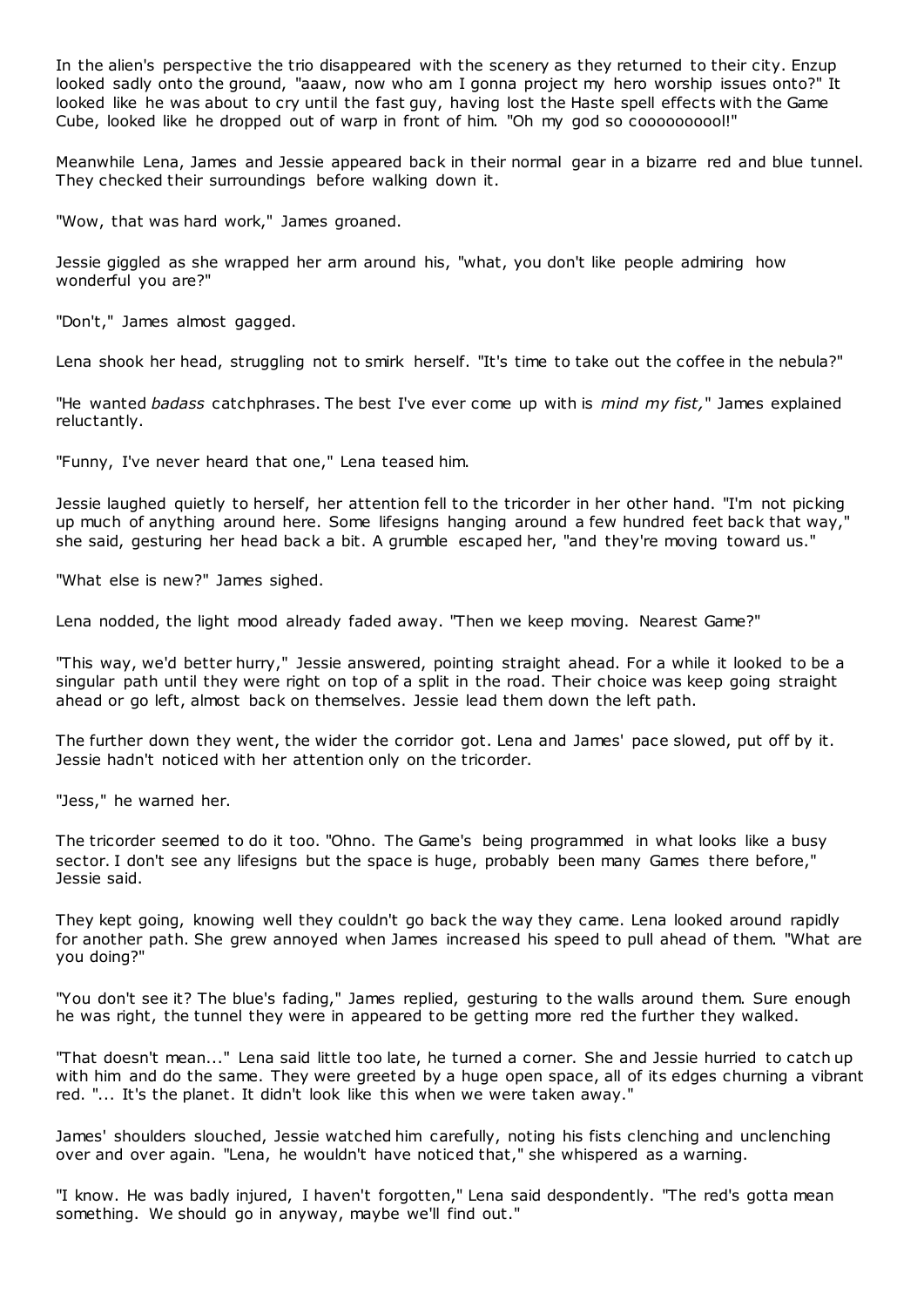James looked over his shoulder back at her. She gave him a half smile mostly apologetic. He nodded, accepting it or saying sorry himself, she wasn't sure.

They didn't have to wait very long. A purple cube emerged up from the floor. When it finally stopped, the trio walked straight through its walls.

## *Game Over!*

The Game Cube pulled away into the sky, leaving the three behind in an advanced and colourful city contained in a circular dome. The red fiery sky above them looked like a waterfall being stared at with a titled head, spraying a smokey mist over the mountains that seemed to be everywhere they looked.

Jessie looked around, not feeling the need to scan this new place from what she saw. James though hinted for it so she instead handed it over.

"There's got to be transport here, surely," Lena commented.

James didn't like the scan results he got, his grip on the tricorder tightened. He tossed it away before he crushed it.

"That's a no," Jessie mumbled. "I don't get it. This clearly isn't a pre-warp planet. It's a colony on some hellhole."

Lena walked over to pick the tricorder back up. She partly understood James' response but she felt more confused by the results. "It's not even that. The buildings, the scenery, the pavement, trees and stuff. It's all holographic. The only real thing looks to be a control building, and the emitters I guess but I can't detect them."

"It being a Holodeck on some Demon like class planet doesn't mean they're not space faring," Jessie pointed out.

James sighed while turning around to face them, "if they are, their ships aren't home. Sorry."

"It's okay. We're getting tired of this too," Jessie smiled toward him.

"Yeah but I won't be help..." James said, interrupted by the need to duck as a glowing ball of energy flew at him. "What the hell?"

Lena and Jessie glanced upward, catching more of the things buzzing around above them. They flew off having been spotted. Or so the three thought. Shouts from all around them closing in seemed to be the real reason.

James reached for his gun whilst turning around to point behind them. Lena brought out a small pole from her back, a thumb flick made it extend outward and turn into a three pronged spear. She looked around to the side.

Jessie though hesitantly only put a hand across her own weapon, glancing around rapidly.

Humanoids in garish outfits appeared from the streets around them, some approached, two chased after the floating lights.

"We don't know what side we're on here," Jessie warned her two companions. Lena's defensive stance relaxed a little, but James continued to use the gun to follow the people coming for him. She placed a gentle hand on his forearm, hinting for him to calm down.

"Who are you?" one of the new arrivals asked.

"You first," Lena snapped.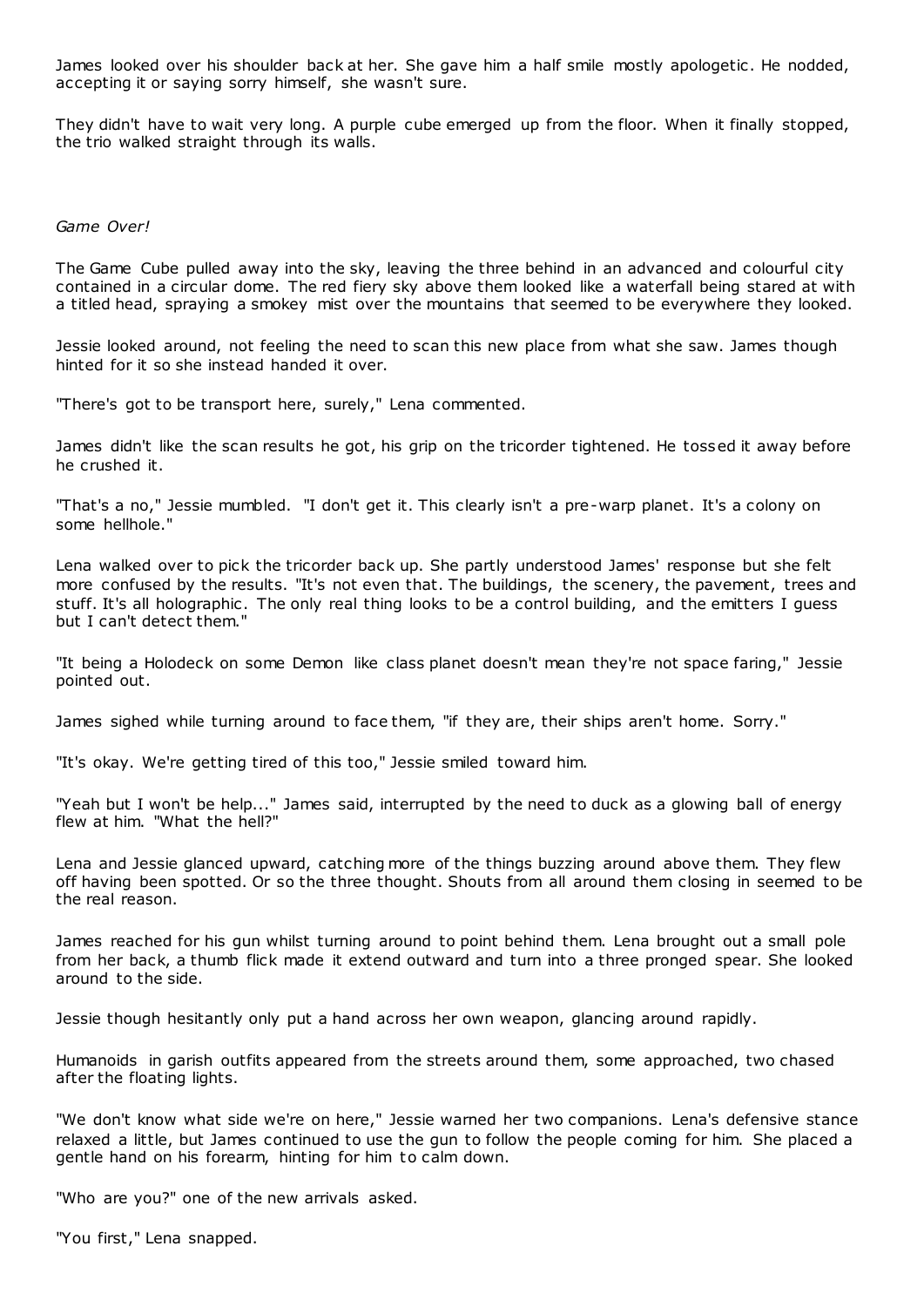"You came from the Game didn't you? You're the Slayers right?" another asked, stepping forward.

"And they won it, do you realise that..." one of the guys started to say. A woman shushed him harshly.

Any progress Jessie made with making James less on his guard flew away, he sharply pointed the gun towards the one who stepped forward. "She said you first. How do you know who we are?"

He immediately raised his hands, "we apologise for the cold welcome. We're not used to visitors here."

"James," Jessie whispered, it sounded gentle but there was a glint in her eye that was anything but.

It didn't put him off in the manner it usually did. James looked more annoyed than scolded as he lowered his weapon a little.

"My name is Birk Tiberas, this is my team the Earth Slayers," the man said warmly.

"That name is all kinds of stupid," Lena remarked in disgust.

"The team or him?" James said.

One of the women chuckled, "we had to make it simple for our clients."

"Clients?" Jessie asked.

"I'm still hung up on them knowing who we are," James muttered impatiently.

"Why wouldn't we? You're the reason we're in this gig," a very large man grunted bitterly.

Lena narrowed her eyes in his direction, "I'm sorry?"

"Ignore him. He's forgotten the better days," Birk said. "I'll be more than happy to explain, but we can't do it here," he said, pointing ahead of him and behind the trio. They looked around in time to see the two people who didn't confront them return with two of the lights trapped in a sparking metallic net. "They'll come for them."

"Who's them?" Jessie asked.

"They're called the Esapils. This is their world. Like I said I'll explain in a safer plac e. Follow us," Birk replied.

None of them were surprised to find their hosts' lair was as bright and loud as their costumes were. Jessie had spent the entire journey literally biting her lip so she didn't criticise every single one.

Lena's head instantly began pounding when they arrived. She envied James a little with his shaded glasses. If he didn't need it she would have snatched them.

The two holding the strange net hurried over to two floor to ceiling sized glass tubes. Merely shoving the net toward them forced the balls of light inside them.

"This isn't the real building then, clearly," Jessie said in distaste. "Somebody wanted a base of operations, programmed it and said yep, this is it. This is perfect. Weirdos," she mumbled the last word before going back to biting her sore lip.

Their escorts dispersed around the room, a few in particular headed for what looked like a bar. Birk and a woman who appeared Vulcan remained with their guests.

"So, what's the story?" Lena asked.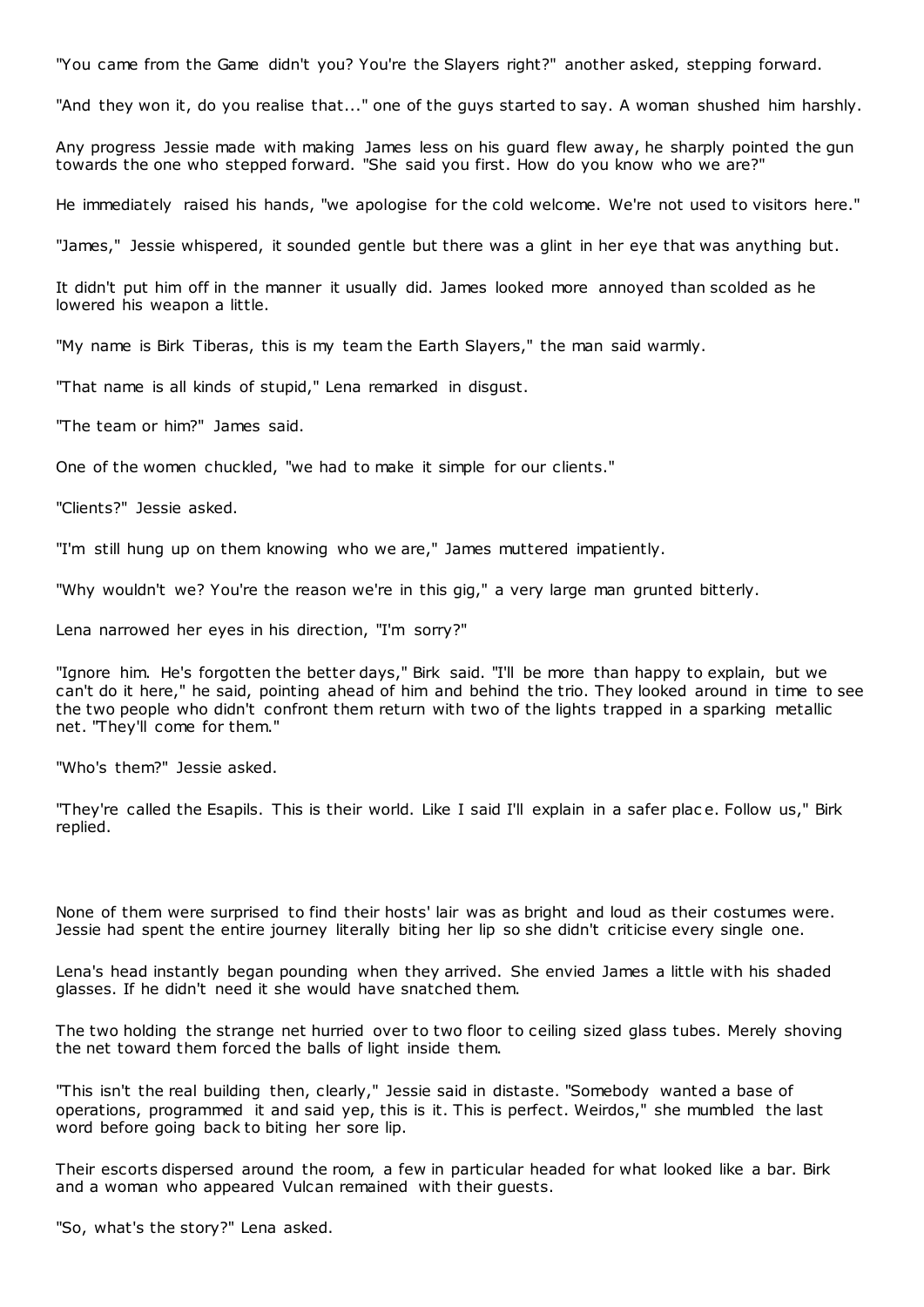Birk gestured for them to sit at the table. He did so even though only Lena did it. James remained where he was, while Jessie paced slightly whilst looking around with squinted eyes.

"How long has it been T'nai, two years?" Birk questioned.

"I'd estimate it to be within one and two, Captain," the woman replied. "It is difficult to say on this world with its exceptionally long days and our time between Games."

"Hmm," Birk nodded. "Sometime ago we decided to leave Earth to fight the Games on other worlds. We had heard about the exploits of the Slayers and wanted to be like them, or rather you."

Lena scowled a little, "it's not like we do this a lot, before we gotten lost anyway. Within two or so years we encountered only two cubes and a sphere."

"And I doubt the news of them spread to the Alpha Quadrant," James said.

"The Captain means your entire race, in a manner of speaking," T'nai said. "The Federation were unable to contain the information once a Game Cube was reported in a busy populace."

Jessie stomped back over, "excuse me, Slayers are not a race, it's very rude to..."

"It's okay," Lena quickly said a little nervously.

James seemed to everyone that he was staring straight ahead in the general direction of the table, but he had stared at the floor since T'nai spoke. "A Game landed in Federation Space? Was it won?"

"I'm afraid not. It's why I was compelled to join the team," T'nai replied.

Birk smirked, "most of the team joined for the exact same reason. For adventure, thrills, fame, you name it. It gave us all of these things, until we got here anyway."

Lena's interest in his story had vanished as soon as he said adventure. Her expression was mostly blank. "Oh?"

"You see, the Esapils cannot go inside the Games. We agreed to stay here for a while to win a few, thinking it would put them off sending more," Birk replied.

"It didn't?" Jessie asked.

"It did. The quantity of them has been reduced drastically. When we arrived we were playing them mostly non stop. Nowadays it feels like weeks, months pass before we get one," Birk answered.

"Despite that, the Esapils blocked our way to the Game Cube we chose to leave in. They've been doing that ever since," T'nai said.

Lena's face scrunched up, she thought she misheard. "But if they block you, you can't protect them. What's the point?"

Jessie paced over to the tubes, watching the light floating inside them intently. Typically that's when a booming male voice came from one, "you sully the name of the Game Slayers. Unlike those who are gifted with the power, you volunteered to protect people. That is your sole purpose. You seek to leave only for your own amusement."

A younger woman swirled around to snap at it, "by trapping us here, we cannot help anyone else. You are not the only target of the Games!"

"If you were the only ones we would concede. With the arrival of others from your same species, we insist you fulfill your agreement with us," the light being argued back.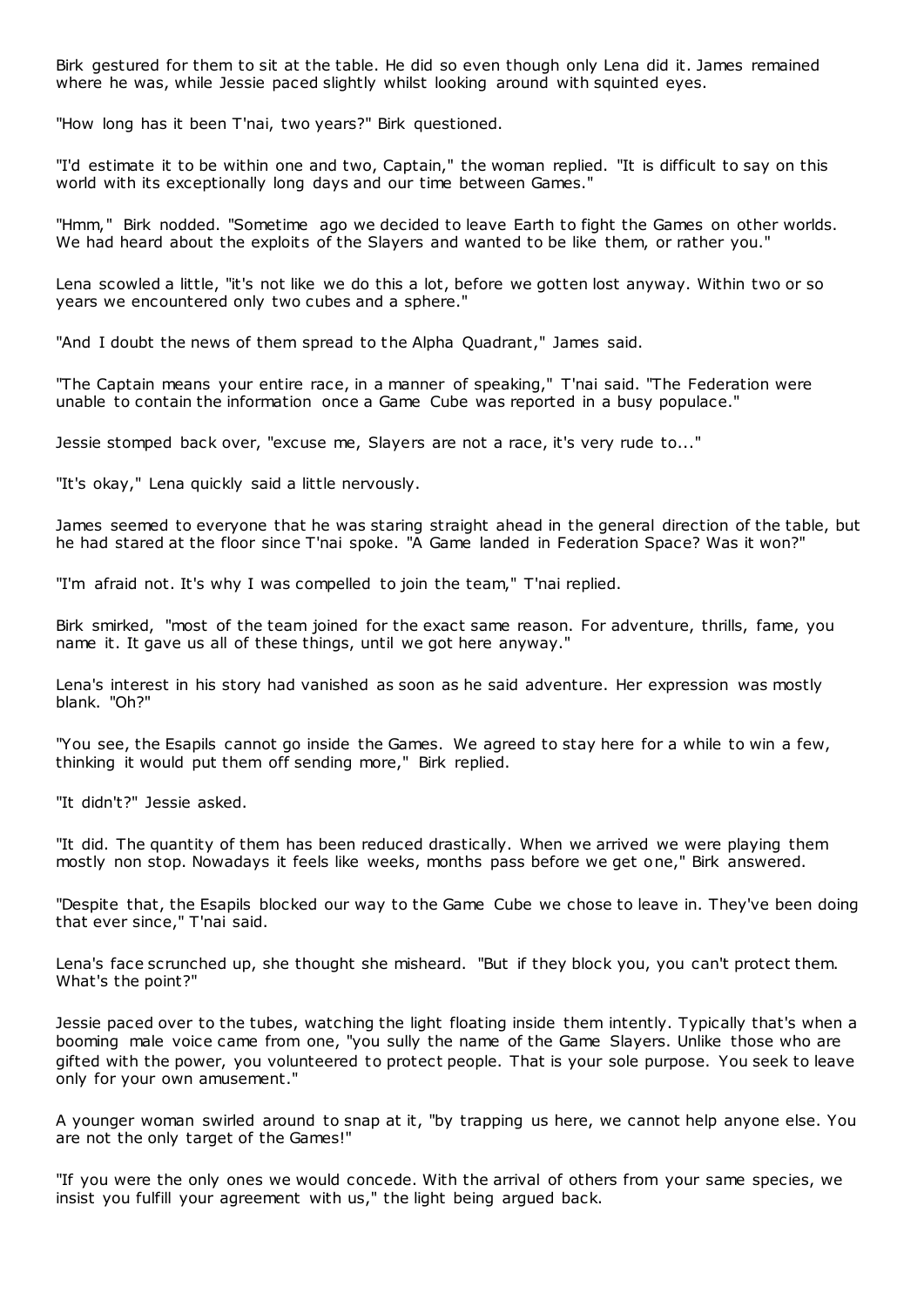The large man stomped over to the table, gunning mainly for James. "So you get to go off gallivanting around, leaving us here to do your dirty work!" His head turned to look down at Lena, her disinterest angered him enough to point at her. "You, if you think you're leaving after screwing us over like this..."

James didn't even look when he tightly grabbed his arm and forced it back down by his side. The man growled to cover the pain that left him in.

"It comes off next time," James said flatly.

"He has a point. You aren't volunteers, you're the real deal. You should stay in our place," the angry girl said.

"What kind of planet are we on that, that makes sense?" Lena asked, her eyebrow now hitting the ceiling.

Birk shook his head. "Jovan, Joanne please," he scolded them.

"I'm sure even the Esapils would object to holding real Slayers here to guard them from rare Game attacks. That would be illogical," T'nai said.

"Agreed," the energy being said.

"Illogical? I swear you throw that word around when it suits you," the girl, Joanne grunted.

"She's correct. This is our bed to lie in," Birk said toward her. His attention returned to Lena sitting ahead of him. "I do see where they're coming from. The Esapils are pure energy, something that is not compatible with the Cube's own holographic environment. On the other hand the risk of damage to the colony is minimal since it is also holographic ..."

"If one lands on the programming centre, or at the edge of the dome, the damage a loss would bring would be catastrophic ," the energy being interrupted.

"We've given you more than enough data to build a defence," Birk countered.

Lena scoffed a little too loudly, "defence, against a lost Game ripping a hole out of the dome. I assume they have it for a reason, and I doubt it's for the view outside."

"It's not as dire as they make out. What's a slight inconvenience compared to our lives?" Joanne complained.

"So what is kidnapping two of them going to achieve?" James asked.

Birk smiled up at him, "what else? Peaceful negotiations." The cold glance in his direction wiped it away, leaving him a tad shaken.

"I'd hardly call kidnapping them peaceful," Lena said.

"It will get their attention. In order for them to get back their kind, they have to let us go back to Earth," Birk said.

"You do know that getting to Earth is almost impossible. The Alpha Quadrant get less Game Cubes than the rest of the quadrants," Lena said.

"We're aware of that. But we're not getting anywhere staying on this planet for no reason," Birk said.

"Huh, no!" Joanne screeched, getting everyone's attention. They immediately noticed why, the tubes were empty. Jessie stood beside them irritably with her arms folded. Everyone rushed over.

"What the hell, how did they get out?" the large man, Jovan growled.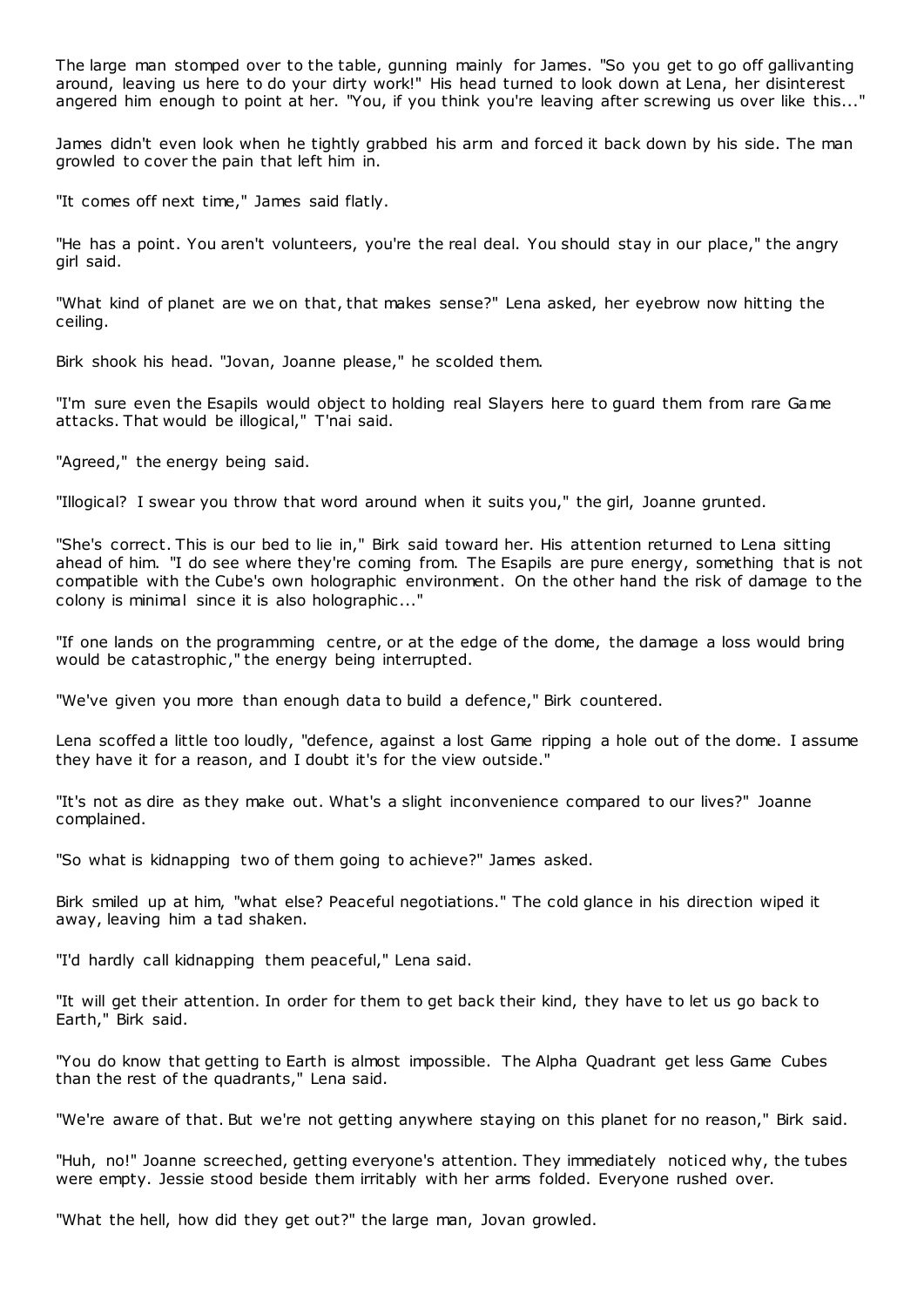Jessie rolled her eyes, "I pressed the release button."

"You did what!" Jovan shouted. He lunged for her. James immediately got in his way. "Get out of my way, she let them go!"

"Make me," James said.

Jovan snarled, puffing his chest out to make him look even bigger. "I'm not afraid of a scrawny little thing like you."

"Yeah I can see that," James said in a patronising tone. "Put your little overcompensating tantrum away before I sprain something."

Lena sniggered quietly to herself in the background, so only he and Jessie really saw it. Jessie however wasn't amused in the slightest. "James it's fine, it's my problem, I'll fix it," she said, taking a step back. A little whisper and she vanished.

"What the... a witch?" Joanne stuttered.

"Fan out, look for her!" Jovan bellowed.

Birk quickly intervened before they could, "no need. We'll find more Esapils. Let's go." He beckoned them to follow him.

Lena shrugged as she followed them. James watched her with a frown. "Where are you going?"

"I think someone should keep an eye on these idiots," Lena replied.

Once she left Jessie reappeared in the same spot she disappeared from with a relieved smile on her face. "That was a close one huh? I half expected to appear on the other side of the planet like last time."

"You call me impulsive and reckless, why let them out?" James asked.

Jessie's smile dropped, "why? Those comic book morons were holding people hostage. Are you honestly telling me you weren't considering doing the same thing?"

"Maybe, I don't know. We don't know the whole story," James muttered.

"What?" Jessie said in disbelief, her eyes widened in shock. "The James I knew would've broken the damn glass, then told those clowns to piss off when they got mad. This isn't a situation where we pick sides."

"Isn't it? One side wants a bunch of idiots who offered to help them, to stay forever against their will. The other..." James said.

"Kidnaps anyone they find to use as leverage against their oppressors, only help people to make themselves look cool, and think being heroic is donning some stupid outfit and calling themselves Captain Berkhole," Jessie snapped.

James stood there silently for nearly a minute. "That's exactly what I was going to say," he eventually said flatly.

Jessie tutted and folded her arms. "There's more going on than we know, true. The Esapils wouldn't have kept these Slayer wannabes here for no reason, and I doubt it has anything to do with their personalities. We should find it out before we go, at least letting them go proves to them that not all Humans are selfish idiots, they'll talk to us."

"I'd hardly call wanting to get back to their normal lives, maybe go home to their families selfish. How many times have we left a planet to do just that?" James said.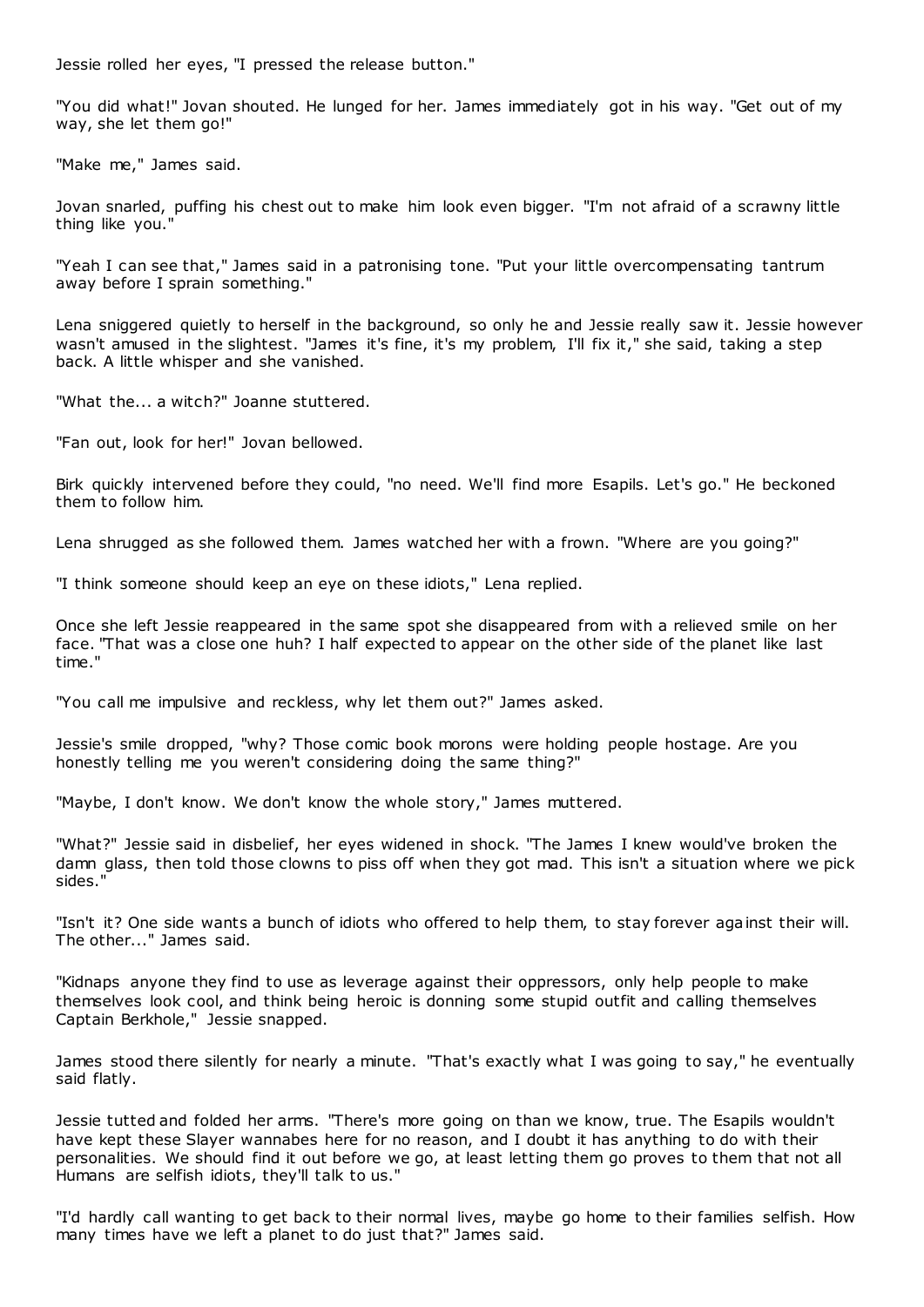Jessie flinched. "I guess but..." she said hesitantly. "No, they waltsed off into the Games to have fun, gain fame, whatever, knowing full well that they could never return. They chose to do this. You and Lena didn't have that same choice. Still I know both of you wouldn't abandon anyone no matter the cost."

"Wouldn't I? I've done worse," James said.

Jessie sighed, shaking her head. "You know, this..." she said, gesturing toward him. "You may have fooled everyone else, but don't try to pull this *I don't care* crap on me. You're never going to push me away. I don't appreciate you trying to either, especially since we're in the exact same boat."

James' head dipped slightly. "Jessie," he said with some regret in his voice.

Jessie interrupted by snapping, "don't!" her voice cracked. "I'm going out for some air, don't follow me." She marched out after Lena leaving him alone.

The further along the streets she walked alone with her thoughts the angrier Jessie felt. She didn't notice the two energy beings until they floated in front of her.

"You are not like the others," the deep booming voiced one said.

"Oh, it's you. I hoped to talk to you," Jessie tried to sound friendly, but her anger got in the way.

When the other spoke in a lighter voice she noticed they lit up slightly when they did. "The Earth Slayers only play at being heroes. Your friends are the true kind, but it's you who saved us."

Jessie felt a little guilty on Lena and James' behalf, even after their argument. "It's... we've been through a lot these last few weeks. This situation is a little difficult to judge without knowing everything. Why are you blocking them from leaving, is there something they still need to do?"

"It isn't as simple as that," the lighter voice said.

"The Games themselves are not the problem. The damage has already been done. We cannot risk the Earth Slayers leaving, we would most certainly infect others with it. I cannot condone it," the deep voiced one answered.

"Uh, I'm not sure I understand. You don't want them to stay to fight the Games, that's why it doesn't matter if you block them from going in. If it's something else, why don't you tell them that? They clearly don't know," Jessie questioned.

The two energy beings stayed silent for a moment, possibly pondering their answer. One hovered upward as if to leave. "She demonstrates a power they do not have. Perhaps it is safe to tell her."

"Possibly," the deep voice said. Jessie stared at them curiously, none of the wiser to what was going on. "Follow us to the programming centre. It is secure there." The pair flew off, leaving her to run after them.

They didn't have to go far before they reached what looked to her like a lift shaft, blue tinted glass and narrow. Only it seemed to be the only thing holding up the circular building high up in the sky. On the beings arrival an opening appeared before them, allowing one of them them to go inside and follow it up. She looked inside before stepping in, seeing a little platform hovering off the ground.

"It is safe for Humans. Many of the Earth Slayers have visited here in the past," the deep voice one told her before going up as well. Jessie looked up anxiously, how high it was coupled with the see through lift gave her butterflies and made her a little sick. She closed her eyes and stepped inside. It only took a few seconds for the energy being to tell her it was over.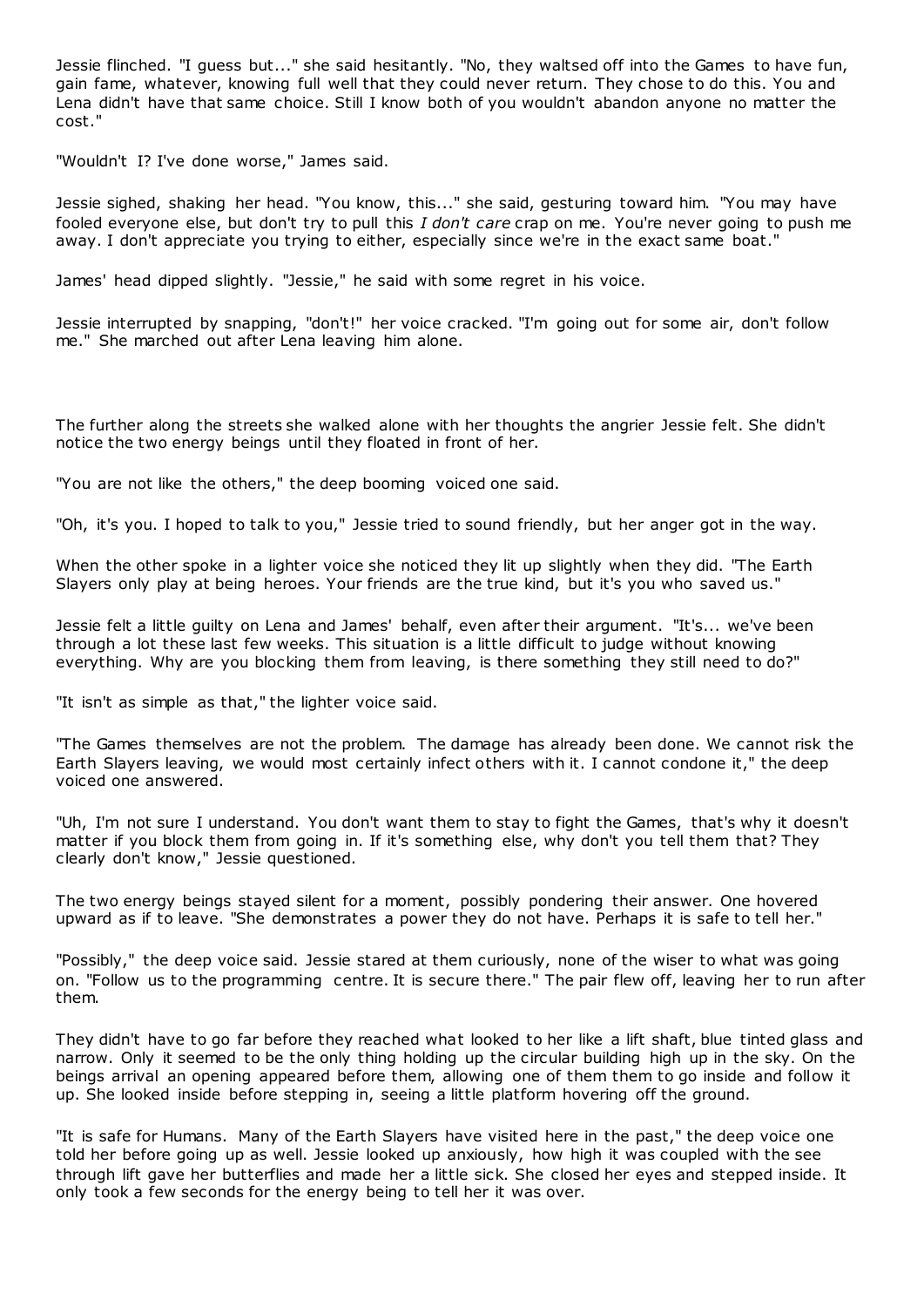The pair lead her into a large control room. Consoles lines all of the walls, a large one sat in the centre. A few more of the beings were floating around, one in particular fluttered about agitatedly once it spotted her and flew over.

"Why did you bring her here? She could be one of them," it hissed suspiciously.

"She saved our lives back at the Slayers den, she uses magic ," the softer voiced being said.

The suspicious one grunted, "did she now? I don't believe it." It hovered a little too c lose to Jessie, she armed a scowl and moved to one side. "What would a witch be doing with a bunch of Slayers?"

"They're my family, and that's all you're getting," she spat back. "Now, can you tell me what's going on?"

"Yeah right," the suspicious being said as it sped away to the opposite side of the room.

"When the Earth Slayers arrived we thought our troubles would be over. They'd defend us and we could focus on reinforcing our defences," the deep voiced being said. "Winning Game after Game had side effects we weren't aware of, that they didn't warn us about. I'll show you." It hovered over a station around the edge.

"Um, how do you use these without well... erm hands?" Jessie asked awkwardly.

A few more of the light beings surrounded them while the lead one brushed against the computer, which activated a video link showing the glass dome above a skyscraper.

"Okay, but that doesn't explain the need for buttons," Jessie commented, gesturing to the old fashioned to her keyboard there. "What am I looking at?"

The image zoomed into a brighter red patch in the sky. Another close up and she could see not only that it looked to be inside the dome, but there were blue specks in its epicentre.

"Our scanners cannot penetrate them, it is like they're not even there," the lead being explained.

Jessie stared at it with a growing knot in her stomach. "They're portals to the Games Matrix. I... I don't know how the Game Cubes could have done this. The only time I've seen this was caused by a weapon."

"Exactly," the other being she helped said. "This is sabotage, and it could have only come from inside the colony."

"Wait, are you suggesting...?" Jessie asked cautiously.

"The problems arose when the Earth Slayers offered to go into the Games to defend us. There really is only one explanation," the leader said.

Five minutes alone in the ridiculously colourful hideout had soured James' earlier mood even further. To avoid breaking a few of the stations he sat down to concentrate on sharpening a few of his weapons.

Lena and the Earth Slayers returned, all of them looking downcast. Even with his back on them James could tell, mainly from how much quieter their arrival was.

"What's the matter? Nobody around to play with?" he asked, disinterested.

"Pretty much," Lena replied, walking up to stand beside him. "Where's Jessie?"

James sighed, "fresh air."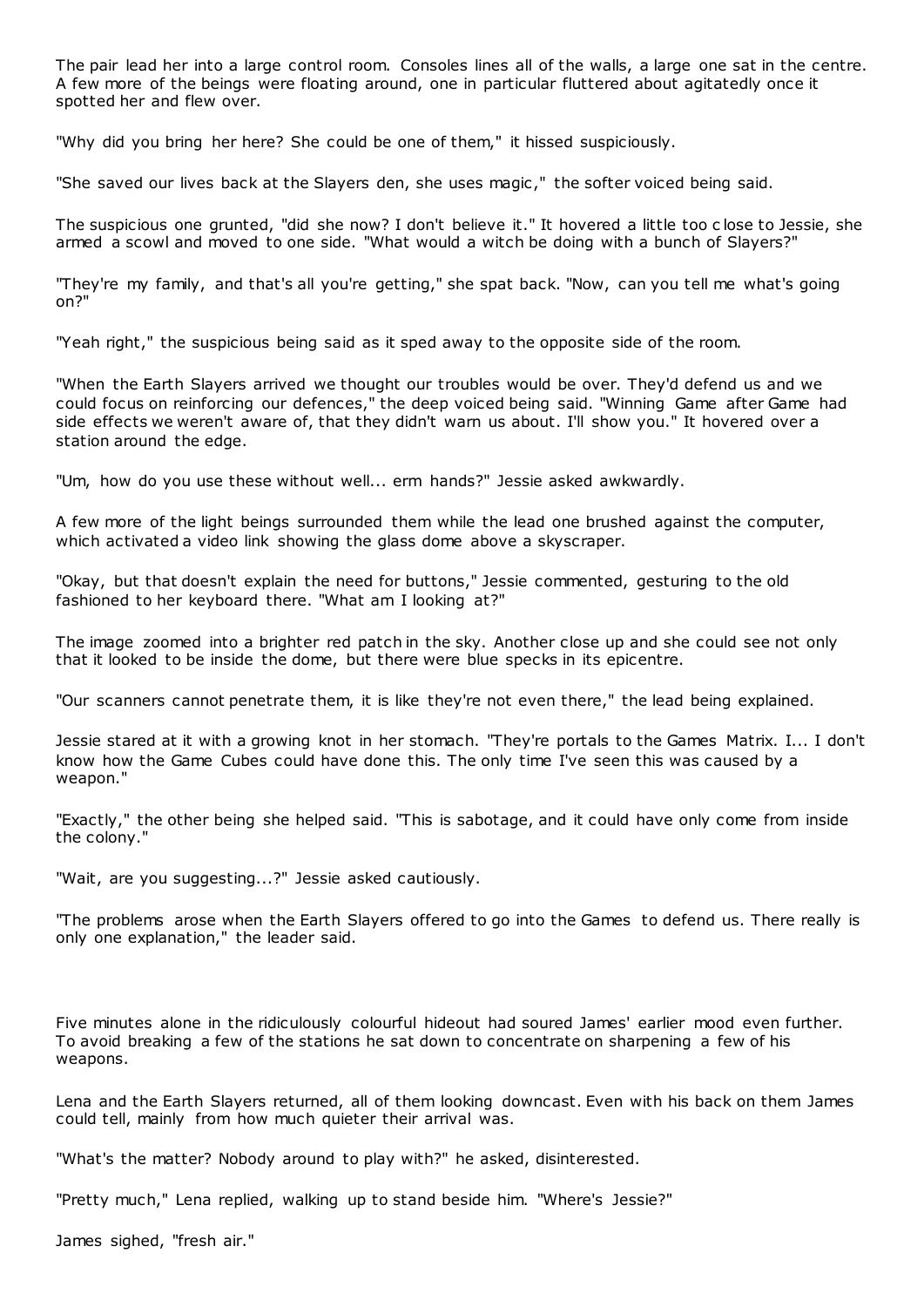Lena studied him carefully, her eyebrow slowly raising. "What did you do?" she asked bluntly.

James slowly glanced up at her, "why would you think it was my fault?"

"Really?" Lena snickered.

"Yeah," James sighed and shrugged. "So what's the problem?"

"On the edge of town I spotted a few mini portals, you know like the one Damien made," Lena replied, getting his full attention. "I think we've figured out why the Esapils were not so happy about these guys leaving."

Joanne rushed to a nearby station, quickly tapping it. "Helping them all these years let Softmicron into the colony. They must be using the equipment at the programming centre to open these portals."

"Jessie was right," James said as he stood.

Lena looked confused, "she was? What did she say?"

"She said that the Esapils must have another problem other than the Games themselves," James replied.

"She had the nerve to come back here after what she did? Hmph, when I get a hold of that little witch I'm gonna..." Jovan said. He didn't get the chance to finish, the edge of a blade pressed against his throat.

"James don't," Lena stuttered, she rushed to grab James' arm and pull him back. He though roughly pushed Jovan forward before she could. "Stop!"

"How pathetic, so called Chosen getting wound up over a little pixie girl," Jovan managed to say. "I'm going to rip her wings off," he whispered before attempting to push him away. All he got instead was his throat grabbed and flung over his attacker's shoulder. Jovan fell straight through the table, knocking all of the air out of him.

Lena cringed, a little relieved for the moment that her brother seemed to leave it as that. "Okay, can we get..."

James turned and returned to what was left of the table, leaning over to grab a hold of Jovan once more. Lena was in the middle of objecting again when Jovan swiftly kicked up to keep from being attacked again. A smug smile appeared as he got his face, but it didn't last since it only put James off for merely a second. He shrugged it off as nothing, the only thing it did was break his shaded glasses which he casually tossed to one side.

"Holy shi..." Jovan panicked instantly, scrambling back a bit.

"Jovan, I warned you about picking a fight with real Slayers, they're..." Birk scolded him.

Jovan tried to sit up against the wall, "he's evil, seen the eyes?"

Lena winced, this time she moved in front of James to block him from doing anything more. The sight of not only the bad eye but his good one blood red gave her the chills, which she tried not to show. "He's not worth killing, okay? Go over there and have a drink or something, anything," she said as calmly as she could.

James' right eyebrow raised. He walked off toward the bar much to her relief. Everyone in the near vicinity moved away quickly.

"Perhaps you should have warned us he was on the verge of turning. He'll kill everyone in this room if someone so much as looks at him," Joanne grumbled.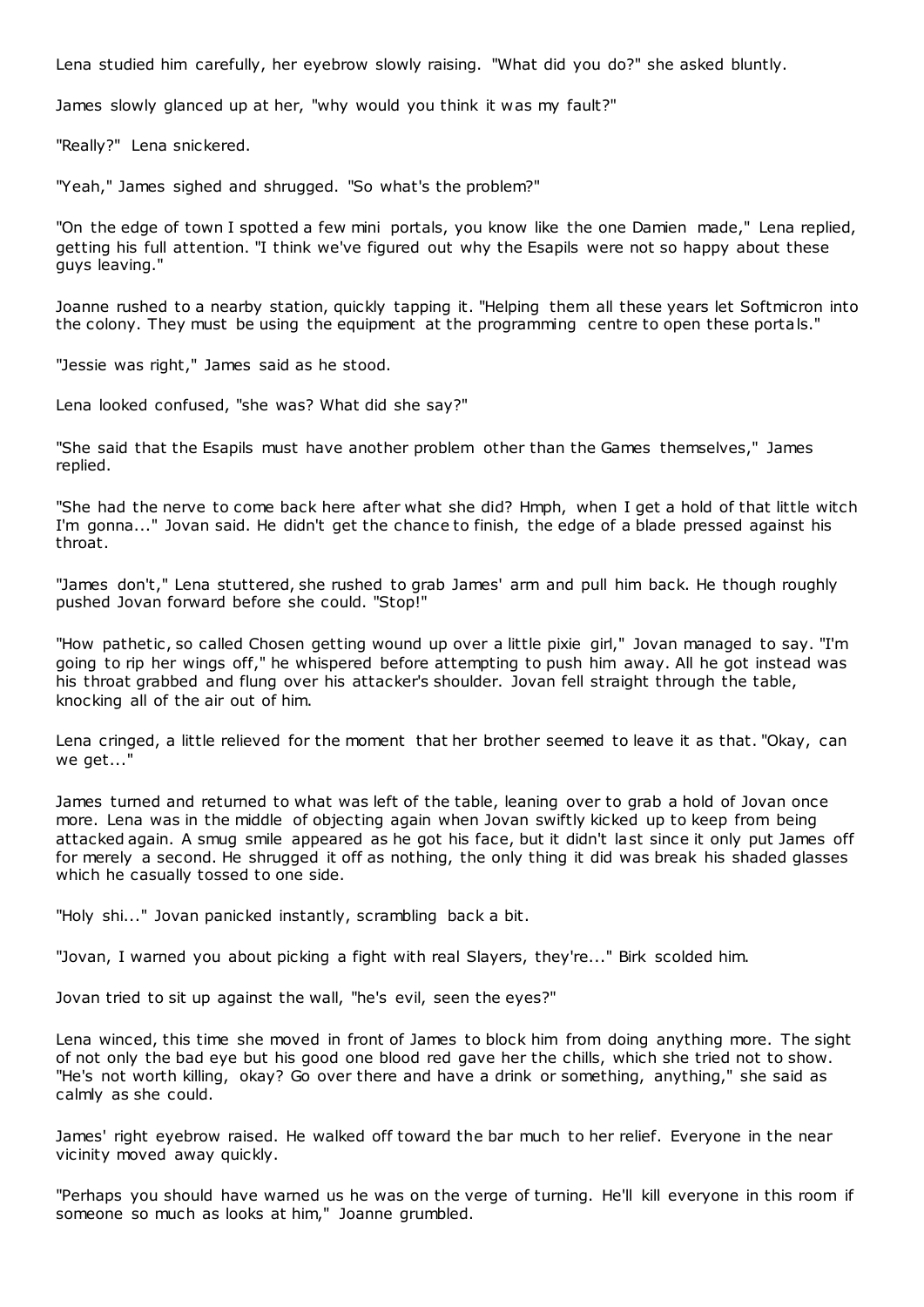Lena looked around at everyone, now staring at her expectantly, some fearfully. "He's not."

The fear turned into disbelief. Birk shushed them. "Red eyes usually means they're vengeful, fatally so. As soon as he does, that's it for us. Surely you must have been warned."

"I used to think it was that black and white, but no. James has fought it off a few times. As long as Jessie and I stop him he won't go all black eyed murder spree. It's okay, we're pro's at convincing him by now," Lena said, trying her hand at a reassuring smile.

Jovan managed to get back to his feet, he brushed himself down. "One eye was darker than the other. You couldn't stop him before. Don't pretend you have control of him, he's a lost cause."

"Yeaah, the left's probably darker because it's always red," Lena said meekly.

"You just said..." Joanne sharply said.

"It's a Game injury, not a permanent evil warning sign," James grumbled from afar.

An alarm rang out, unnerving the Earth Slayers further. Joanne's attention returned to her console. "The Esapils are on the move, on a mass. They're heading for one of those portals."

"I knew it, there must be Softmicron on their side. Why else would they be going to the portal?" Jovan snarled.

"Logically they are more likely to be investigating or closing it," T'nai said.

"Either way, we need to be there just in case," Birk said.

Many of the energy beings buzzed around one of the red and blue portals almost the same size as them. Jessie and a few others waited on the path close by.

"If this is the same thing, whatever forced the portals open should be able to close them," Jessie explained.

"Hmm, if our efforts here fail then we'll have to find the culprit. Not an easy task," the lead Esapil said. Jessie worried at the thought, more so because she really did not want to go back to the assault on the eyes lair. "Are you concerned your friends will take their side and turn on you?"

"What?" Jessie said in surprise. "No, that never crossed my mind."

"But you and the male Chosen are no longer together, what will you do?" the leader asked.

Jessie smiled, resisting the urge to laugh. "We'll be fine by dinnertime, I'm sure."

The group of Esapils near the portal approached them. "We only managed to stall its growth," one reported.

"Yes, no thanks to you," the suspicious one grumbled.

"Me? I only just got here," Jessie shook her head.

"Nothing in the Humans' lair can create something as tangible as these things. It's all holograms. You've certainly got the power to do it," the suspicious one said.

Jessie looked at the one she assumed was them with a confused frown. She was about to object when the others closed in a bit.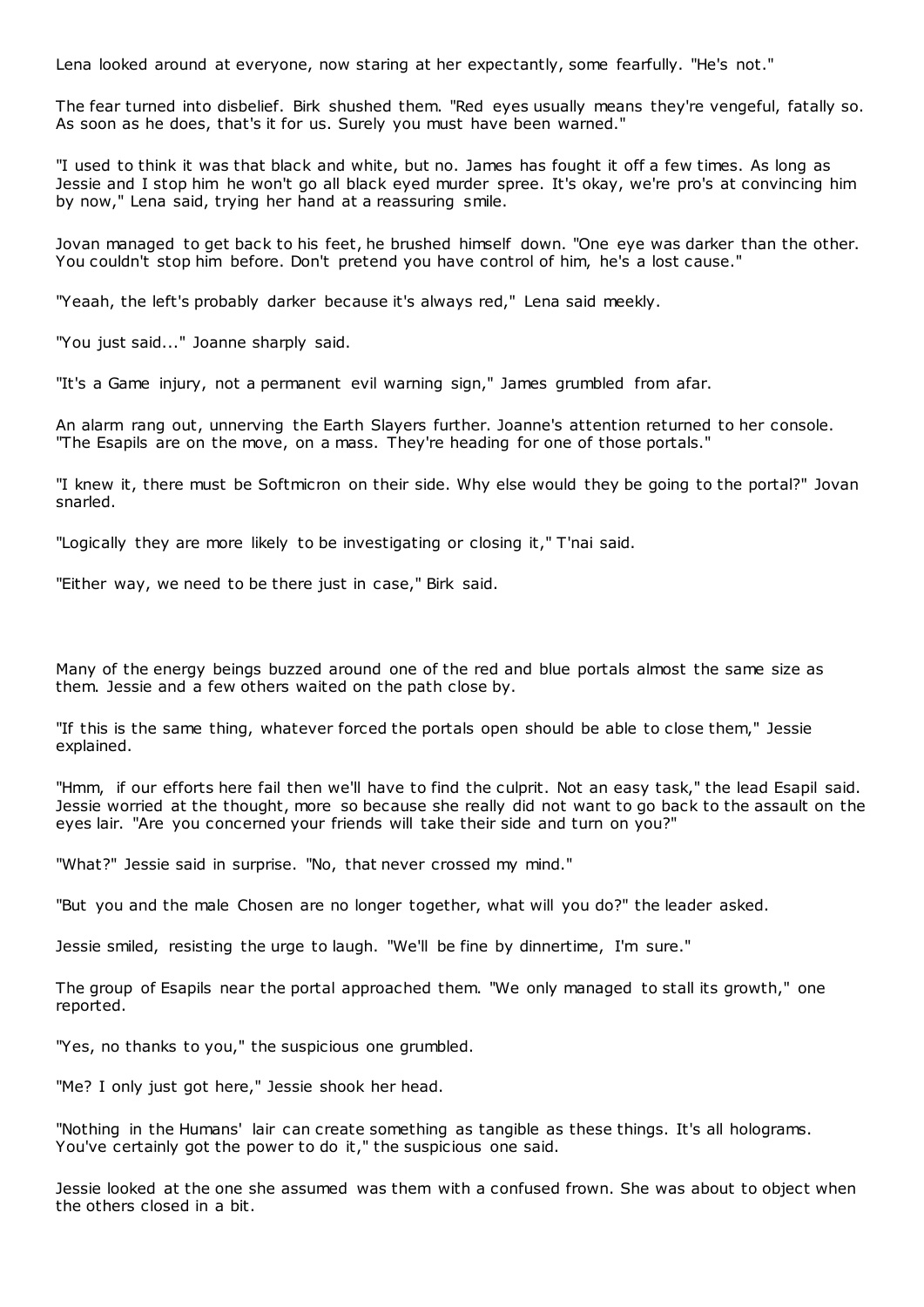"You may have appeared to only arrive a short while ago, but you've been here all along, using your sorcery against us," he continued.

"No, that's..." Jessie stuttered. Some of them got too close, when they brushed into her it felt like a static shock. "I only know one spell, and you know what, that was the first time I pulled it off." She batted a couple of way, not too literally knowing it would hurt. "Look you said it yourself, there's been a Softmicron posing as someone for as long as the Games have been played. Why give the game away by using magic in front of you in a new disguise?"

They all stopped, backing off a little at the sound of a brief phaser blast. Jessie didn't need to look to know who was responsible for it, but still looked around to see James and Lena approaching with the Earth Slayers following closely behind. As she expected he was pointing the gun at some of the Esapils.

"Tell me, what setting do I need to put out the lights?" he asked.

"That's not going to help us figure out who the spy is, unless you want to kill them all, and no," Lena said to him, still a little worried despite his healthy eye being blue again.

One of the Esapils floated forward, "you think we're the ones with a Softmicron in our midst? That makes no sense."

"But me being one does?" Jessie grumbled.

"You Humans insisted on staying here to help us. I wouldn't be surprised if you all were saboteurs," the softer voiced Esapil said.

Jovan grunted, "winning Games is what Slayers do."

"Exactly. You're the ones who have access to the only real building here, the programming centre," Joanne snapped.

"Enough talk!" Birk shouted at them. "Earth Slayers, prepare for battle."

Everyone else waited reluctantly for the Earth Slayers to pose while they announced their nicknames. When they were done the last one to do so looked to James as if it were his turn.

"This place is where I'm going to turn black eyed," he muttered in response.

Finally the Earth Slayers lunged for the Esapils, who in turn did the same. Lena glanced down at her only weapon, then up at the energy beings. "I miss my weapons coat. Stupid fighting game vaporising my toys," she muttered huffily, dodging a few Esapil onslaughts now and then.

She wasn't the only one. Without their nets, the Earth Slayers were having difficulty landing any blows onto the energy beings. The best the Esapils could do to them was static shock them if they weren't dodged.

James tried to fire at a couple, the one he should've hit the energy pulse flew straight through it. "Fine, need a higher setting," he said. The power setting was inched up as he stepped back a bit in case he was pounced. Doing so he bumped into someone. He swung around, ready to attack. Seeing it was Jessie he froze.

"Oh, having fun?" she asked.

"Not really," James replied. "You were right, about everything. I'm sorry."

Jessie shook her head. "So were you in a way. This could've been avoided if the Esapils told them what the problem really was."

"Yeah, talking about it would've helped. So, are you still mad at me?" James asked.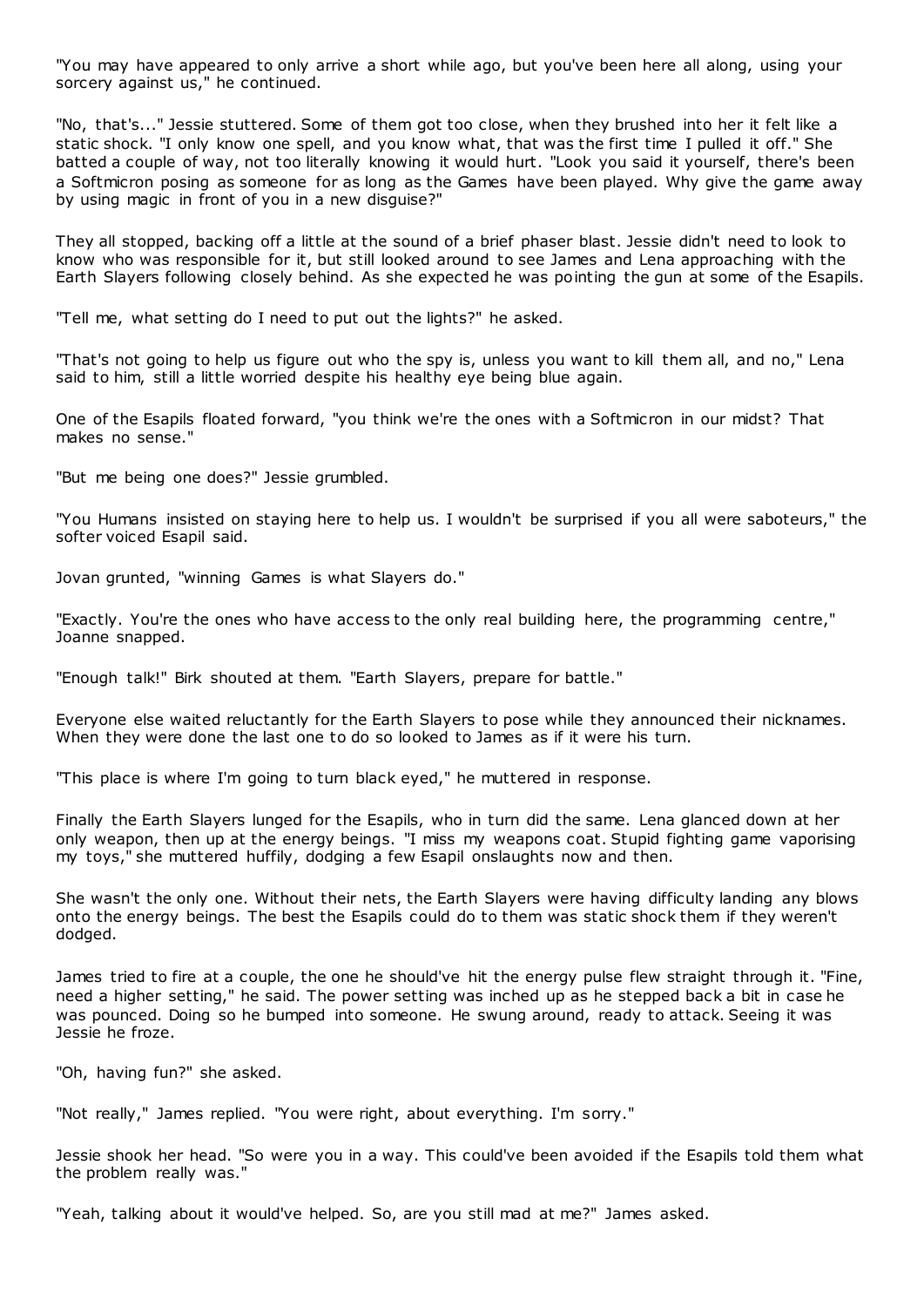Jessie smiled, "what do you think?" James didn't get the chance to answer, she wrapped an arm around his neck to give him a kiss.

Lena noticed it in the corner of her eye, she rolled them. "Oh for god's sake, get a room." She ducked again. "Later."

Birk meanwhile threw up his hands, surrendering to an oncoming Esapil. "Wait. We must stop fighting."

"Why should I trust you?" the deep voice came from it.

"Because the Softmicron are clever. This is exactly what they want. If we keep fighting, we'll never find them," Birk replied.

"You're right," the leader said. Both ordered their people to stop and gather around. Most did so, if a bit reluctantly. Lena quickly joined them too. Jovan, Joanne and a couple Esapils kept to the back impatiently.

"Okay, that was abrupt," Lena commented. She frowned at James and Jessie as they walked over to her. "I hope we didn't interrupt anything," she said to them without meaning it.

"There's always later," Jessie smiled.

Lena shuddered, "yeaaah no, save the smooching for when I'm not around."

"What happened anyway?" James asked.

"We have decided to discuss the situation, not hide from it and fight each other. It's the only way we'll get this solved," the lead Esapil replied.

James glanced briefly at Jessie by his side, "sounds a good plan."

One of the Esapils pushed through the group to reach the leader. "What are you doing fool, you'll kill us all!" the suspicious voice spat out of it.

"Brother, what happened to you?" the leader asked with concern.

James stared at it, one eye narrowed. "Is he your actual brother?"

"No, it is merely something we call one another," the leader replied.

"Oh," James said right before he aimed his gun at the suspicious Esapil. One shot knocked it to the ground, its light faded until nothing was left. When it did the cute tiny creature he knew well took its place.

Lena smirked and shook her head. "That was a bit of a leap."

"Not really. If I was wrong, no harm done," James shrugged.

"So he was the Softmicron saboteur. How could we have missed it?" the leader said.

"Like I said, they're clever," Birk said.

Jessie looked on like she was disgusted. "Really? Everytime he spoke he was bitching, pointing blame and being all paranoid."

"There is one problem. Didn't you say that the same weapon used to open the portals could close them?" one Esapil asked.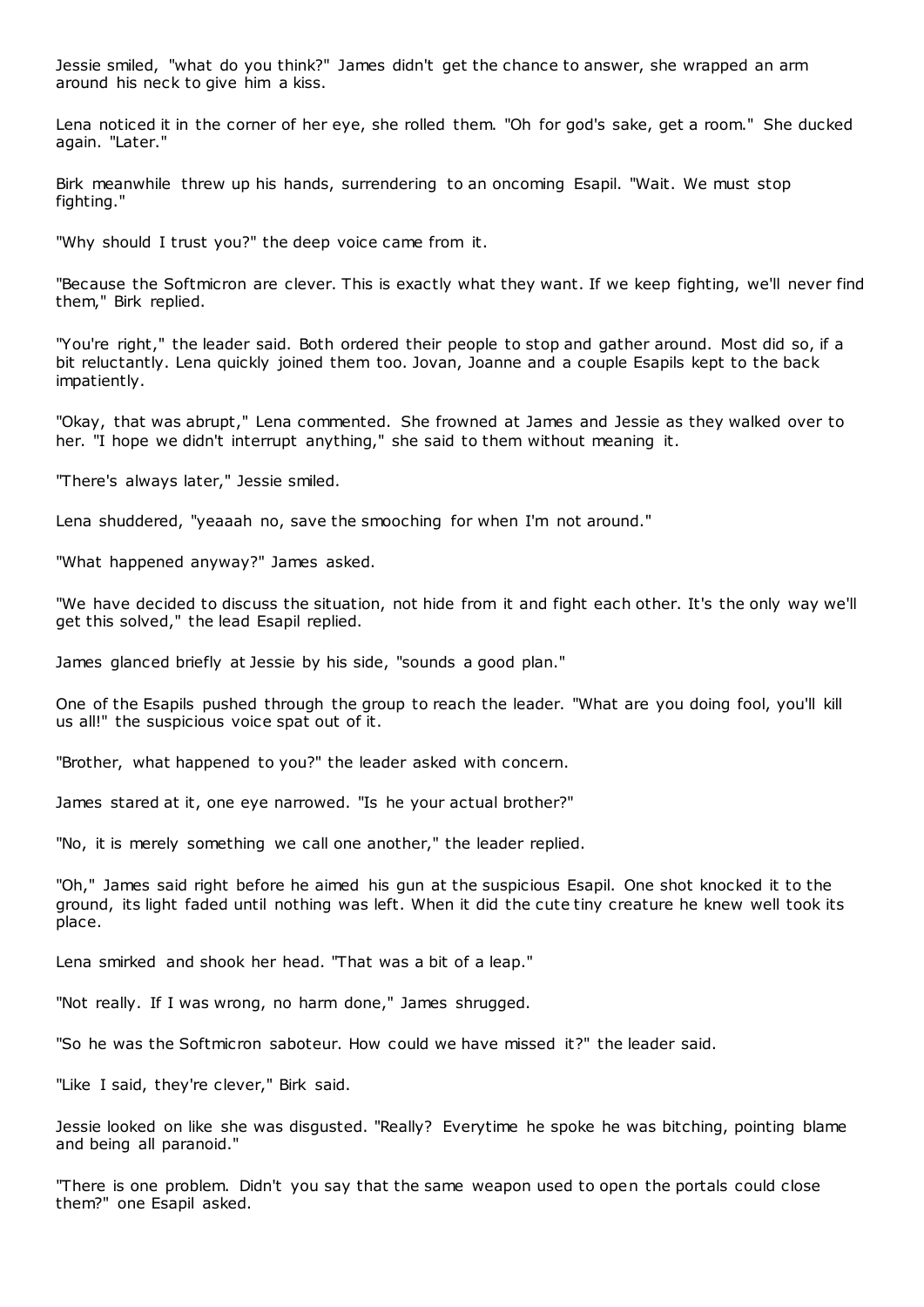Jessie winced and looked toward James, expecting him to look a little sorry. She was surprised to see he still wasn't fazed. "There's only one place he could do this. There'll be traces of it in your computer's database. Should be no problem," he said.

Joanne looked on hopefully, "does this mean we can finally go home?"

"With the Softmicron outed and dead, the portals closed. You're free to do whatever you wish," the lead Esapil answered.

Jessie, James and Lena realised mostly at the same time what that would mean. They looked at one another painfully.

Lena asked though, hoping that they'd need more time to do it. "Does that mean you're going in the same Game as us?"

"Why yes, we told you how uncommon they are here," T'nai replied.

"Oh even better," Jessie groaned sarcastically.

The latest Game pulled up from the ground and disappeared into the sky, leaving a large marketplace in one piece, full of people going about their business. James, Lena and Jessie were among them.

Jessie opened her tricorder first to scan. The siblings looked around at the people who didn't seem to care about the bizarre platform game they were trapped in seconds before.

"Oh," Jessie said hopefully, getting their attention. "I'm picking up warp signatures. There's a number of ships on the surface not far from here."

"Really?" Lena laughed, mostly in disbelief. "We did it?"

"Depends on who owns the ship I guess," James sighed.

Jessie studied the tricorder further, tapping it occasionally. "There's four large ships in an open area. Several shuttle sized crafts. I assume it's a landing area."

"Okay, first we should find out where we are," Lena said.

James nodded, "yeah, ask around. Maybe one of us can check out if these ships owners will be okay with a few extra passengers. I guess..." Someone walked full speed into his back. The thud threw the absent minded man backwards onto the ground, James barely moved from the impact. He looked over his shoulder to see what happened.

"Oh excuse me, I'm sorry," the man stuttered fearfully. He scrambled to his feet, shaking violently. "Forgive me sir." Then he sprinted off like his life depended on it.

"Uh, that was an overreaction," Jessie said.

James was too busy frowning to notice Lena laughing quietly at him. "Maybe you've been here before big bro," she said.

"Good one," James said. "Who wants to arrange the taxi?" Lena mouthed *the what*.

"I'll take it. You two can be a bit..." Jessie said, punching her palm. "Happy, when you don't get your way."

"But if no one lets us on their ship, how are we gonna get out of here?" Lena protested innocently.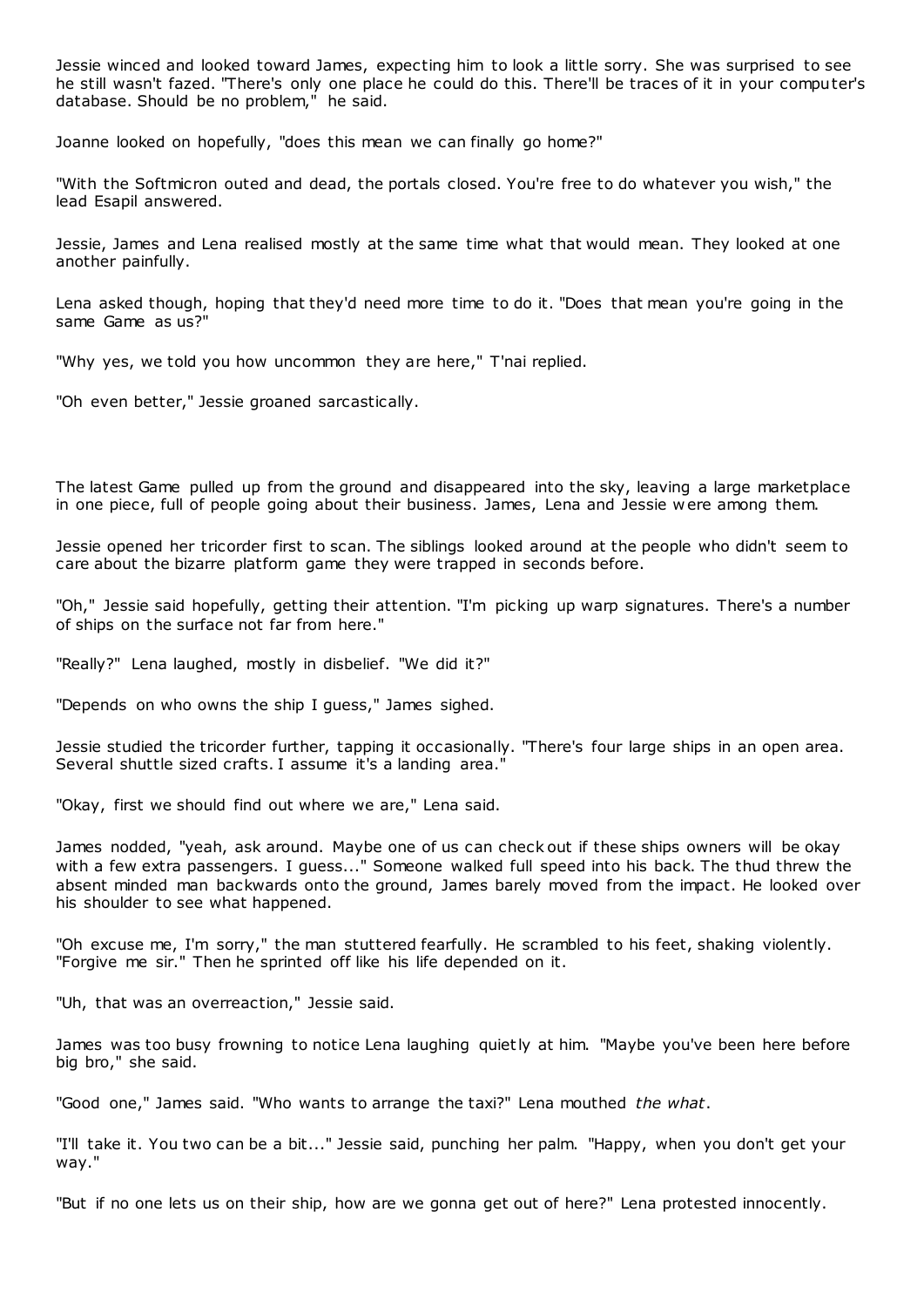Jessie smiled at her, "I'll make sure to punch in your place."

James laughed as he reached for his own tricorder in his pocket. "No doubt here." The frown was back when he couldn't find anything in said pocket. "Huh, it's gone."

"What is?" Lena asked.

"My tricorder. I had it before, I could feel it when... oh," James said, his face flooded with realisation.

Jessie and Lena glanced at each other briefly. "When what?" Jessie asked.

James exhaled impatiently, "that guy who bumped into me." He rushed off in the same direction the man went.

"So, you're going the other way?" Jessie asked as if nothing happened.

Lena reluctantly nodded. Then she noticed Jessie taking a sneaky glance at the stalls nearby, a couple of them sold clothes. "You can't go shopping."

"I wasn't," Jessie quickly said to defend herself. Her shifty eyes told a different story. "No money."

"Mmmhmm. Keep in touch okay," Lena said as she wandered off.

James kept to a wall as he walked down a quiet alley. He looked around the corner, catching the alleged pickpocket brazenly stroll into what looked like a pub. James followed.

Inside was a stark contrast to the quiet of outside. Despite it being daytime the seedy looking pub was bustling.

At least it was until the glass automatic doors closed behind James. The silence that caused allowed him to hear dust landing. He walked forward towards the bar while looking around at the frozen people, curious at their reaction. Even the bar staff had frozen in fear at the sight of him. It gave him a chance to think, then he spotted a sign strangely in English folded onto a nearby table advertising a drink.

"I'll have that Dark Storm," he said.

"Ok," the barman squeaked. He turned to run off and make it out of sight. Minutes passed before he ran back and plopped a jar shaped glass filled with black fizzy liquid. He ran off again before James could offer payment.

James eyed the drink with distaste. "Thought it'd be coffee." One sip killed off any hope that it was. All he could taste was what he thought was rum. "Nope, not even coke." He held onto it so he could have a sneaky look over his shoulder. Then he spotted the man who bumped into him trying to be nonchalant and drink, but he was trembling so much he had spilt the whole thing.

"So are you done with that or do I have to take it back from your corpse?" he asked.

The man did an involuntarily loud gulp before answering. "Who me? Dunno what you're talking about."

"Kill it is," James sighed.

He edged only slightly. The man panicked so much at that he upturned his table. Everyone started to leave in a hurry after that. "Ok ok take it!" The man threw the tricorder at James and ran off. He caught it before it slammed into his face.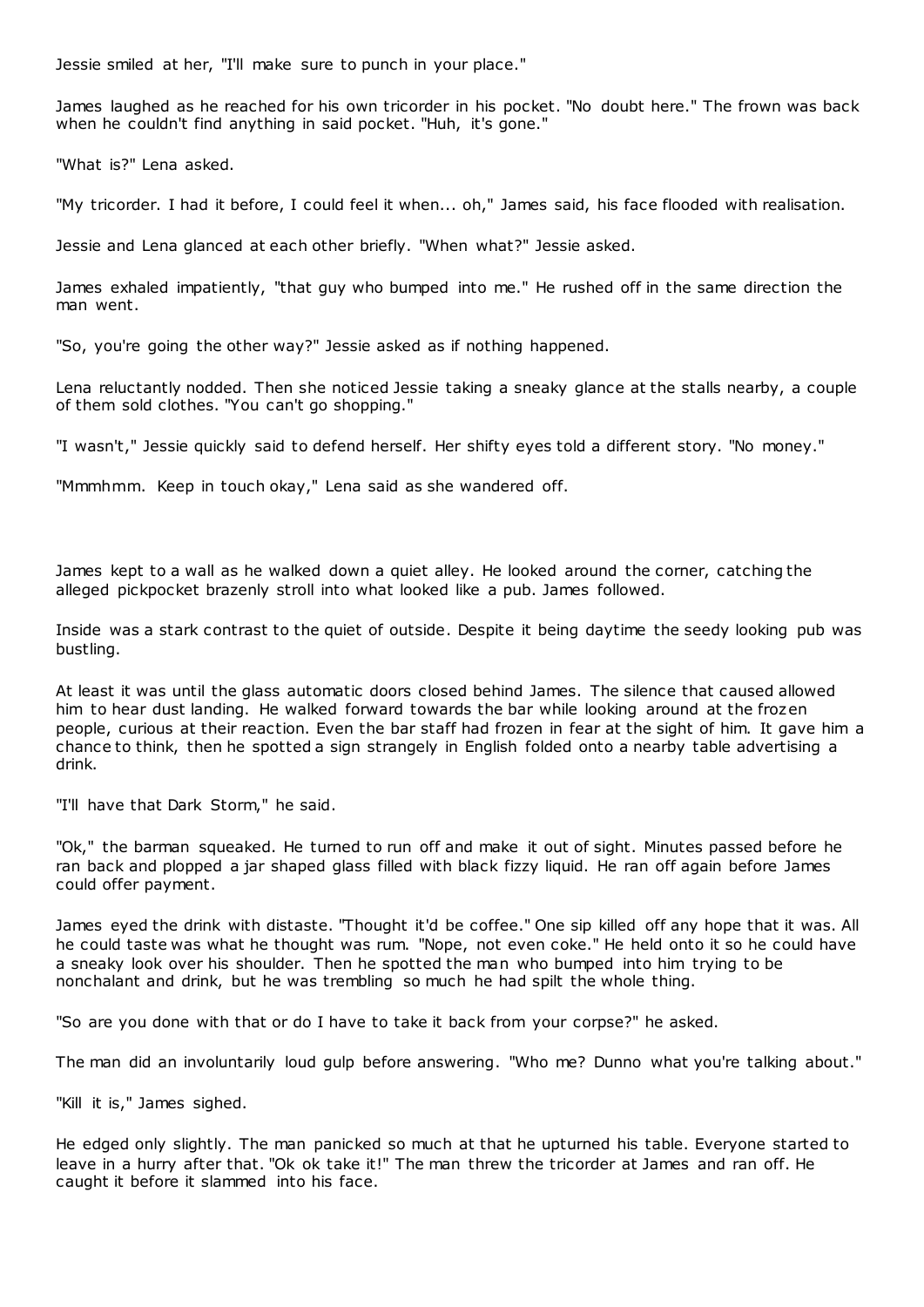Jessie walked alongside the fence of a spaceship yard. Security guarded every gate she passed. She eventually reached an open one. A woman was in the middle of an argument with a guard.

"It's more than valid, I've got another eight years on that," she protested.

"No need to make a fuss Miss. You know the rules. We need to verify everything twice," the guard said before walking off. The gate shut behind him, sealing off the shipyard once more.

"So by the book he's a bookend huh?" Jessie said.

The woman reacted with an exaggerated hmm. "They all are."

"I take it you own one of these ships," Jessie said.

The woman frowned, instantly suspicious of her. "Well I'm sure not here to steal one, but are you?"

"No, I'm looking for passage off this planet. Three of us are anyway. Would you be interested?" Jessie asked meekly.

"Hmm, depends," the woman smiled.

"On?" Jessie flinched.

"Who the cargo is. Do you have any ID?" the woman asked.

Jessie's remaining hopes were instantly dashed. "You need ID?"

"My, how did you get here if you don't have that, stranger?" the woman laughed good naturedly. "Ah, let me guess. You arrived in that Game."

Jessie wasn't sure how to answer or if she should. "Maybe. How do you get this ID?"

The woman stepped closer and lowered her voice, a serious look on her face. "If I were you I wouldn't go chatting about that around here."

"No, why?" Jessie asked.

"You really are new here, aren't you? And not even on this planet, but the entire system," the woman said with a sympathetic tone. "Space travel is restricted. So many hoops to jump through if you're not one of them. We're talking family history, criminal past checks, DNA scans, what you had for breakfast. If they don't like your race they don't even read your rights, they haul you off to jail. So they say."

Jessie looked around, rendered speechless by the information.

"All of the ships here were confiscated from these people. Unless a renter like me comes along some will never leave the shipyard," the woman said.

"So what would happen if we boarded without ID, do they check inventory?" Jessie asked.

"You ain't getting through the door sweetheart. Sorry. I'd love to help you, I don't like these guys either but I can't risk prison. Or worse," the woman whispered.

Jessie shook her head, "no that's okay, I understand. Maybe you can tell me where to get an ID."

"No, believe me, if you came through one I'd leave via a Game. No shortage of them here," the woman stuttered.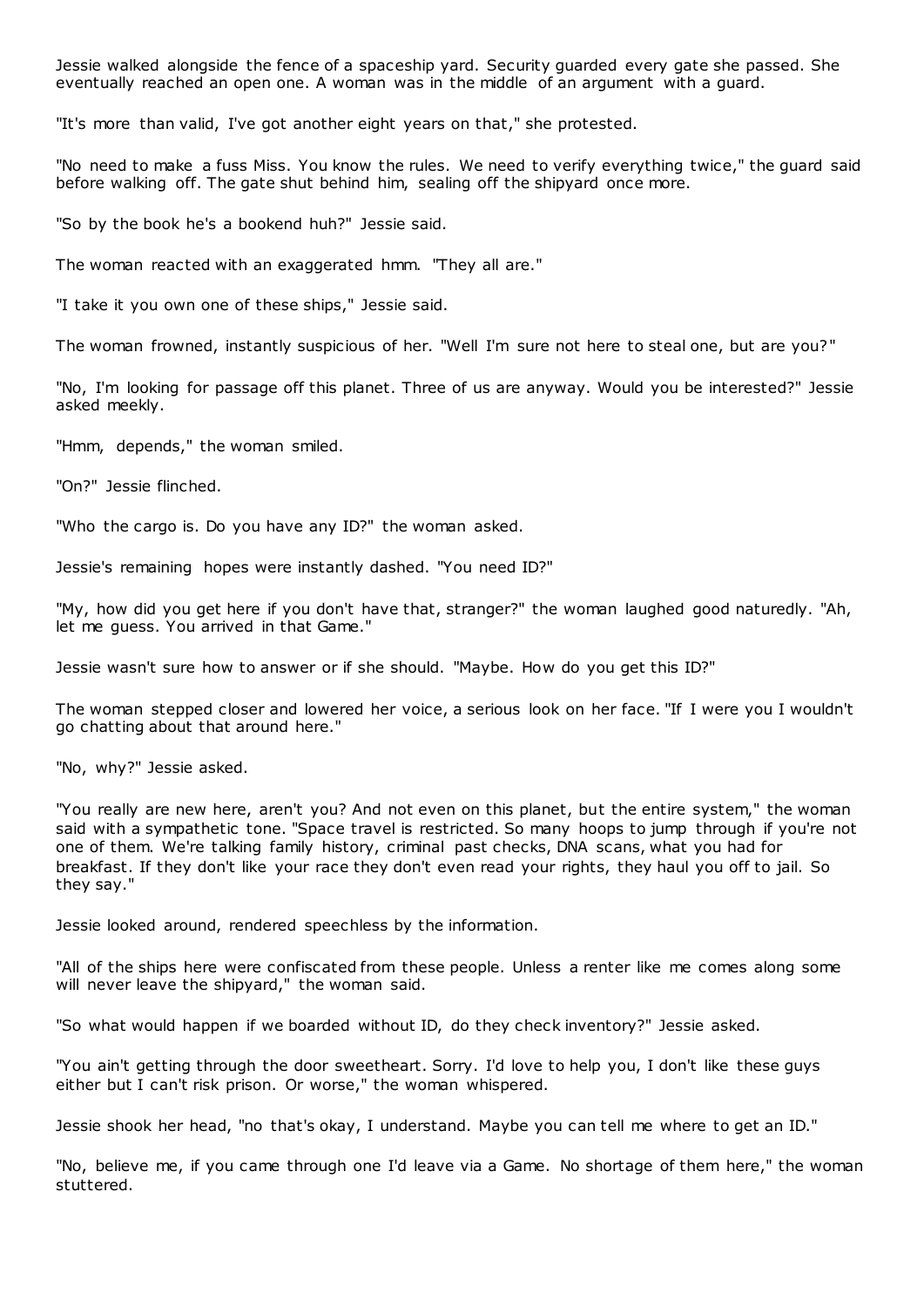"If this planet is in the Delta Quadrant like all the other planets we've been to, I doubt they've heard of us to hate us," Jessie said.

"Ok if you insist, your funeral," the woman said, gesturing to what looked like a watch tower close by. "Ask for a flight permit. All of your friends will need one too."

"Thanks," Jessie smiled. She began to walk back to the market, but the woman stopped her by gently clasping her arm.

"Don't. I'm serious. Unless I've pegged you wrong, they won't take kindly to Game travellers," she said.

Jessie turned back with a confused expression. "That's the thing, no one seemed fazed that a Game was even there. No one cared that we showed up."

"They wouldn't be. You were lucky you arrived in such a busy spot. Don't mention it to them or they'll hang you at dawn," the woman warned her.

Jessie felt her chest start to ache from anxiety, she had to ask. "Who's them?"

"I thought you'd get it by now, Game user and all. You're either one of them or aware of them," the woman said. "They're the ones who programmed the Games."

"Ohhh," Jessie mumbled, her face turned pale.

James tapped at the tricorder in his hand glitching, bleeping frantically. Everything he did was rejected. Fifth time he noticed the scuff marks on the joining line at the side. He felt someone approach him. "Yeah, it's way too quiet in here to try that."

The new arrival stopped close by. "It's been a while since one of you arrived in one of those things," he heard a woman say.

"One of you?" James whispered, instantly suspicious. He swung around to face her. As she stood intentionally in bad light he could only see her shape. A humanoid woman, close to his height, a hand placed firmly on her hip. "Who are you?"

"You first," she said coldly. Then she took a step forward, her arms moving as well. He heard the familiar sound of a blade unsheathing. James would've been fully on guard if he wasn't already. "You know what, never mind. I'm curious to know what you're posing as, but I ain't got time to play around." A further step allowed him to see her a bit better. She appeared Human to him. A smooth face, similar pinkish skin, brown eyes.

"What do you mean posing as?" he asked.

The woman shook her head. "Hmm, always a charade with you things. One stab and you're all alike."

James flinched at the familiar description. He thought he understood. "Wait, are you talking about...?"

They both stalled at the sound of a low flying vehicle pulling up outside, followed by rushed footsteps approaching.

"Damn it," she whispered. "Did you...?"

"Human male scum, stand down and we'll show you mercy!" a man's voice shouted from outside.

The woman looked a little shocked at first, then embarrassed. "Oh, they're after you?"

James shrugged, "seems so."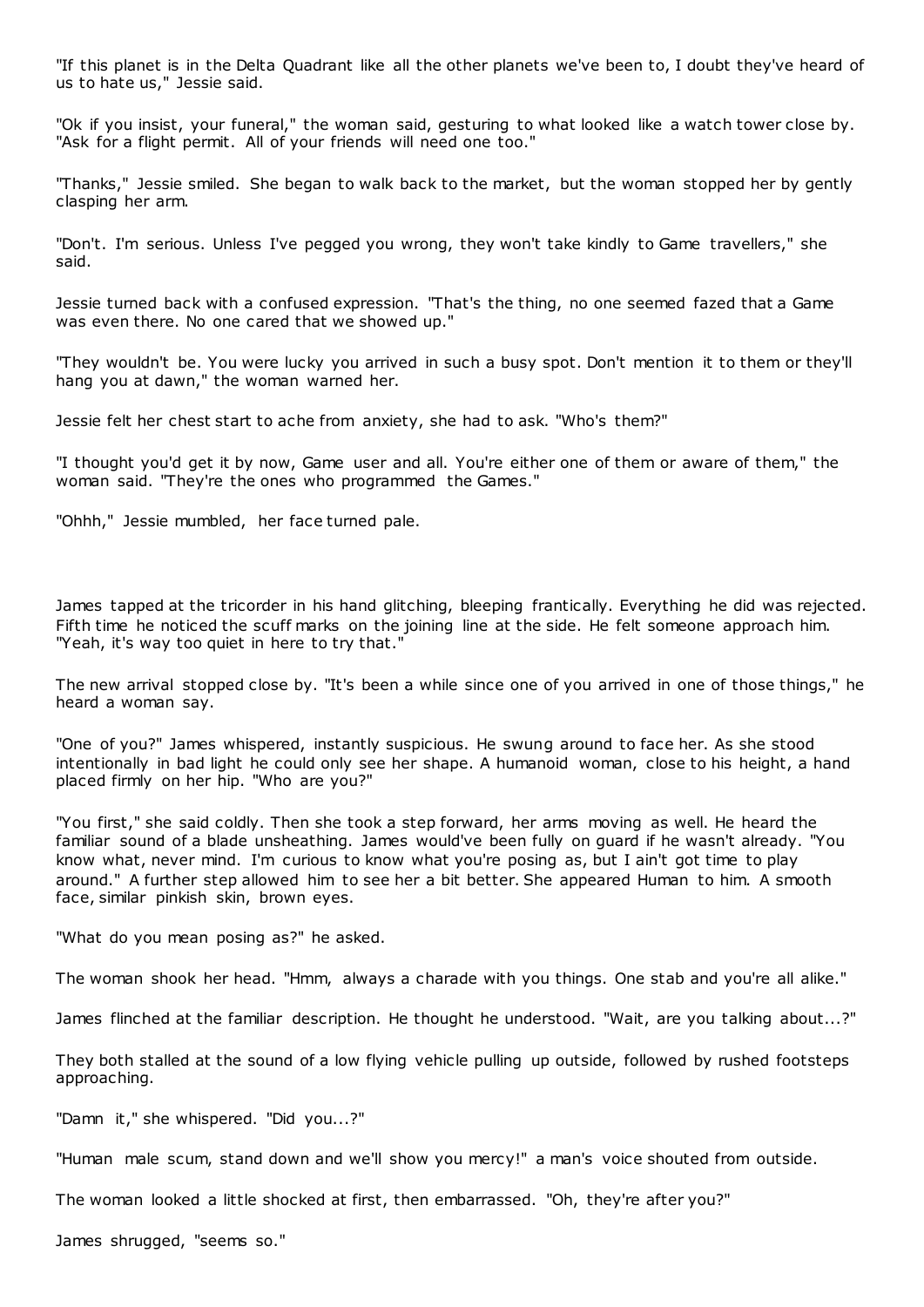"I'd duck then," she said, gesturing her head towards the bar. James nodded. They dove over to the other side just as phaser blasts flew at them.

"All I'm asking for is a basic *where are we*," Lena said impatiently.

The two people she was saying it to ran off in a panic . It only frustrated her more and she stomped off in another direction. Further down the street a trio of armed people in uniforms split up and scurried through different side streets. All of them were going in the same basic direction. Lena looked on, growing increasingly worried.

"Crap." Lena went to tap her commbadge as she sprinted after them. She didn't get very far. Once she turned into one of the streets she bumped into a familiar face, a one that smiled at her smugly. Next thing she knew she was surrounded by more of them.

Jessie sighed as she made her way back to the market, kicking a couple of small stones on the way. Any hope she had of getting back to Voyager, or even the planet they lost it, had turned into a sense of foreboding. She hoped she misunderstood the woman's words. Then she heard rapid footsteps getting closer. She didn't know they were looking for her until three phaser rifle like weapons were pointed at her from all sides.

Back at the bar James and the woman were pinned behind the bar. Phaser fire didn't seem to be letting up. He didn't hear the commbadge chirp or Lena's voice trying to warn him.

"Yeah, they don't care for us here!" the woman shouted.

"Us?" James did too.

The answer was drowned out by glasses left behind on the bar smashing over their heads. Glass rained down over them. The woman shook her head and extended her hand out flat. "Hi, I'm Sandi! Nice to meet you!"

James looked at her with his eyes wide in disbelief, "um, really?" he said.

The fire stopped as quickly as it started. Following it sounded like an air horn. The pair heard the TV screen above them, cracked and sparking in places, start up on its own. The earlier voice then echoed throughout the bar, "Slayer, we have your female. Surrender or she dies!"

Sandi cringed and pointed at the TV, "you should look."

James hesitated a second before twisting around to see the screen. There on it stood Jessie, surrounded by three soldiers pointing their weapons at her. She looked mad; her face red and fists clenching. James instantly thought about how she'd react if she heard what they called her. She mumbled something, and to him it did look like she said the word female.

Sandi was more than confused when it brought a smile to his face. "Uh, wrong woman?"

"No, not at all," James said right as Jessie clobbered the soldier standing on her left side with her elbow. Sandi heard the commotion and looked up to watch. She was just in time to witness the one knee to the crotch, then a smack with one of their own rifles to the third soldier's face finished the job.

"Yeah we should probably..." Sandi said, bringing out a handgun looking weapon. "Before." James gave her a quick nod, he took out his own. They quickly stood, leaning on the bar as they fired back outside.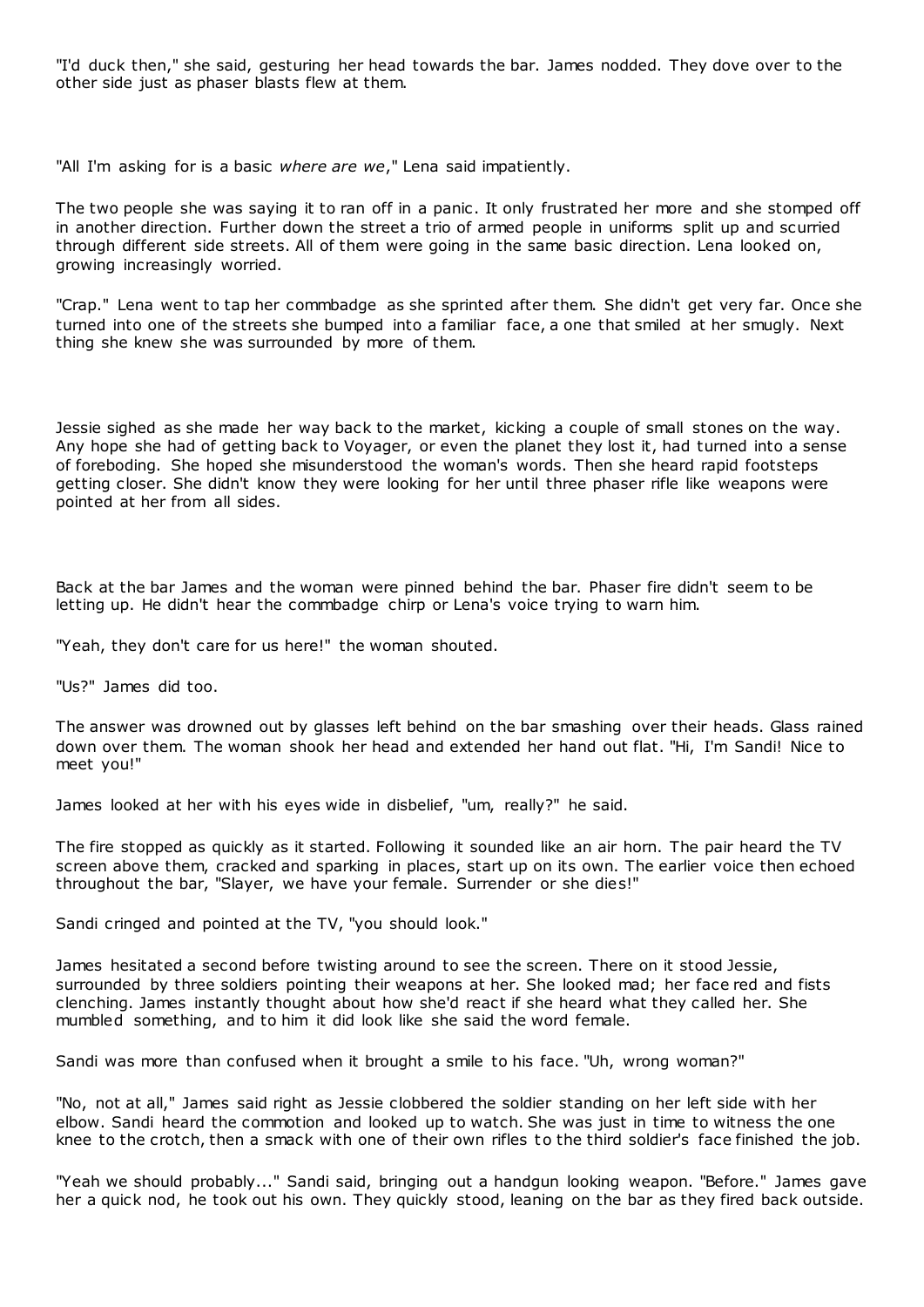It was soon quiet again. Sandi edged around to the entrance via the walls and snuck a peek outside. "Gone, for now. Same old Softs. All gungho when they're in armed packs."

"Wouldn't most people be?" James said.

"Yeah but something you should know, though I'd be surprised if you haven't seen it already," Sandi said. "We scare the pants off them."

"Slayers or Hu..." James wondered. Sandi smiled and nodded before he could finish. "I see, well that explains almost everything." He retrieved his broken tricorder from his pocket. Sandi's eyes lit up at the sight of it.

"Oh that's interesting," she said.

James tapped at it with a grimace, "it's been weird since I got it back. Then seconds later." He glanced briefly at the shattered remains of the automatic glass door.

"Got it back? They bugged you. Did it to me once," Sandi said sympathetically.

"Oh great," James groaned. His eye fell onto the scuff mark on the side, he thought to pry it open. It'd probably break it but it wasn't working anyway. As soon as he did he spotted the alien looking chip forced in near the top. He pulled it out and tossed it straight to the floor.

"Don't break it. Then they'll come back," Sandi suggested.

"Right," James said. They headed carefully for the exit, making sure to check it was clear before they fled the building. "So do you usually introduce yourself during fire fights?"

Sandi smiled sweetly, "some of my better friends I've met during fire fights."

Lena scowled so intensely at the woman who had blocked her, she had to step back to cool off.

"It was you. You sold us out," Lena hissed at them all.

Jovan laughed deeply. He flexed his large muscles, punched his own hand and kept a firm grasp on it. "Why would we do that? You were a great help getting us off that pit of a planet."

Lena looked over her shoulder to eye him up and down, and it was obvious she was since he was twice her size in height. Three times in weight. Still her gaze made him feel like he was four foot tall. "Try it and you'll be choking on it," she said icily.

"You're outnumbered and outgunned here, I wouldn't be so cocky if I were you," Jovan sneered.

Lena's glare disappeared, she looked worried. "Yeah. You got a point." Her fist met his face, he then met the pavement. The remaining three flinched. "How about now?" she asked innocently.

"You have no idea where you are," Birk grumbled. He withered at the glare returning. "You're not getting off this planet. Everyone here knows what you are."

"So, the Esapils were right. The entire Earth Slayers squad were Softmicron. Why pretend to be Alpha Quadrant people, and Slayers nonetheless, why win Games for them?" Lena demanded.

"The better question is why do you ugly beasts waste time asking questions you don't need the answers to," T'nai said. "You'll either spend the rest of your days in prison or die by..."

Lena slammed her palm into her face, knocking her flat out cold. "I'm not the one insisting on all the chatting. Who's next?"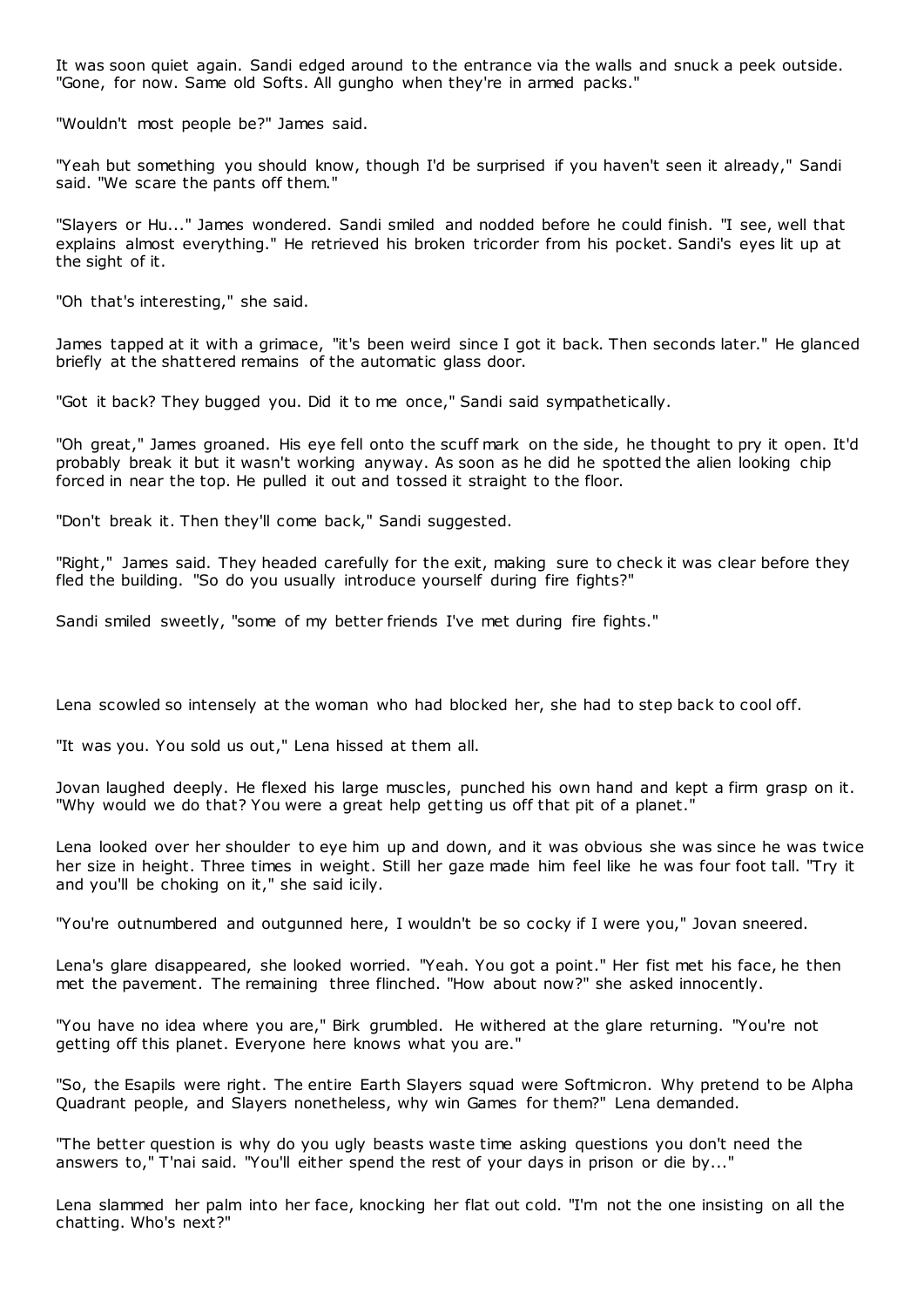Birk and Joanne shared a glance that said the same thing. Run and find backup, lots of it.

They had kept mostly quiet navigating between alleys, only whispering once they were safe and alone in any. They found a one near to a street where all but one shop had their shutters down. No one else was around so they could raise their voices a little.

"Is this whole planet full of Softmicron?" James asked.

Sandi hummed about it whilst peeking around the edge of the alley, "majority of them, yeah. The ratio increases with every Game, hence the mix up. Sorry."

"No problem, I get it. How long have you been here?" James asked.

Sandi thought about it, "two, maybe three weeks. Everytime we tried to get into a Cube, they'd block us."

"We?" James said.

Sandi's head dipped, her mood punched in the face. "If we couldn't leave via a Game, a ship seemed like the only and safest option. It wasn't."

"This is the first planet we've found with ships capable of warp," James said, more than a little annoyed at the irony.

"I'm sorry," Sandi said sincerely. "You'll be lucky to step into one, let alone take it for a spin. I'd cut your losses and run if you see an opening into a cube."

"Didn't you say they block anyone going in?" James said.

"Yeah but the odds are a little better than a ship," Sandi replied. "Look how quickly they found you."

"We did land in a market to be fair," James said.

Sandi frowned, turning back to look him in the eye. "The Square Market? Strange. Sure, they can feel we're around like a sixth sense, but it's rare they can pinpoint who it is. With so many people around, you should've gotten away with it for a little longer than you did."

"Things never go easy for us, probably why," James said. "Leaving via the Games isn't an option. We need a ship if we're ever going to stand a chance at finding ours. It didn't matter where we entered the Matrix, we never saw any sign of them. We might stand a better chance if we go in via a ship like they did. It's not like we could walk around it without something noticing us."

"Wait," Sandi stammered, her face turning pale. "You actually lost your ships in the Games Matrix itself? I thought you meant a Game landed on them. This is... how terrible."

"I did mention the portal weapon, didn't I?" James wondered to himself.

Sandi looked on nervously, "I suppose. Even if you could recreate their entry, it would be in a different part of subspace. You'll still have to search it, very dangerous."

"We'd be able to cover far more ground though. The best we've done by foot is probably only a mile," James said. "You should come with us. If there's more of us, better odds."

"That's true but I can't. I have something I must do first," Sandi said.

"What, maybe we can help?" James asked.